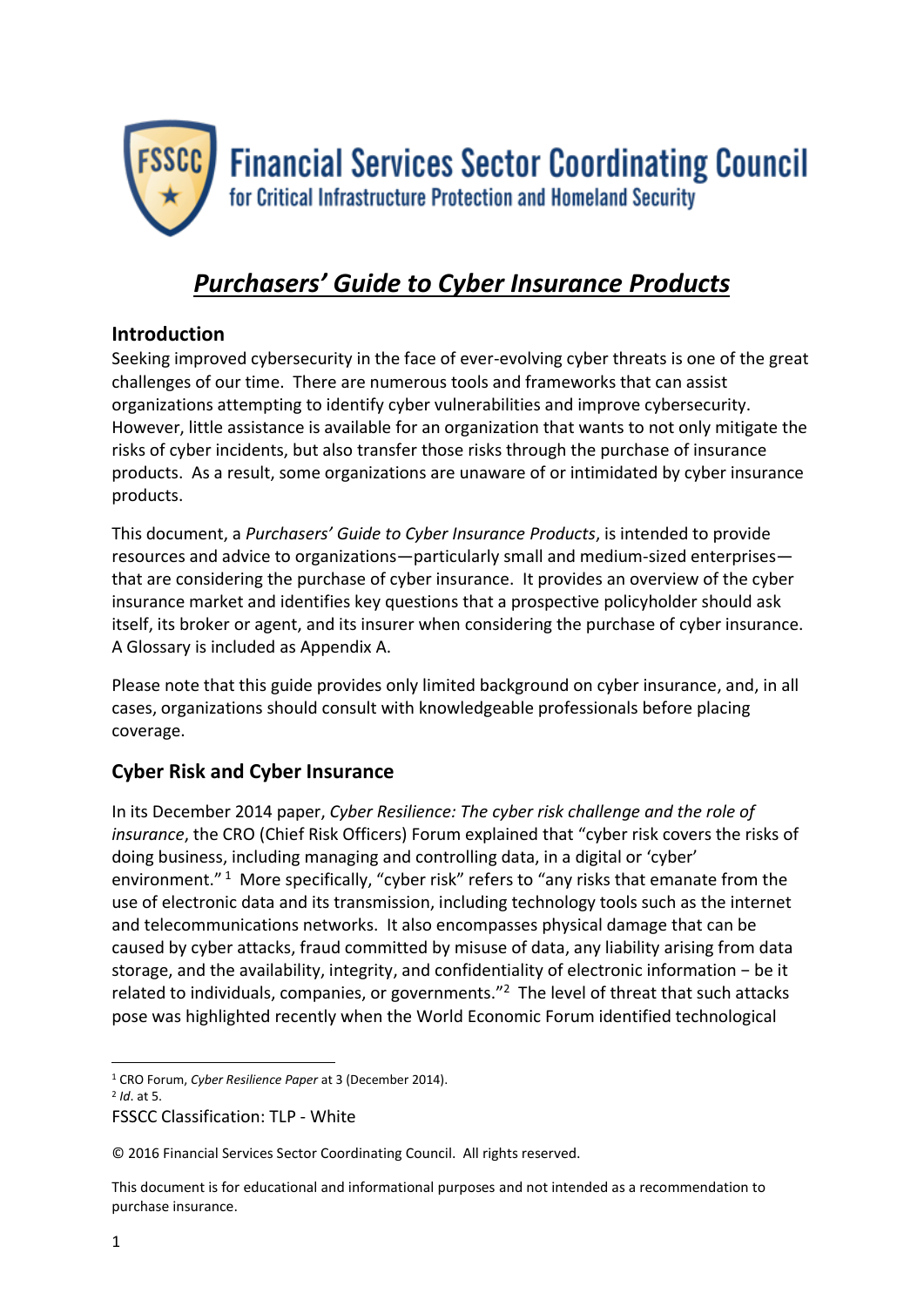risks, in the form of data fraud, cyber-attacks, or infrastructure breakdown, as one of its top 10 risks facing the global economy in its 2015 Global Risk Report.<sup>3</sup>

These risks are real and widespread. In the fall of 2014, PricewaterhouseCoopers' (PwC's) annual global information security survey of corporate executives, which included 9,700 participants, reported that almost 43 million cybersecurity incidents were detected during the past year, a 48 percent increase over 2013. $4$  The number of cybersecurity incidents reported to the 2015 PwC survey increased by another 38 percent.<sup>5</sup> The costs associated with cybersecurity incidents often include disruption of business, erosion of customers, loss of revenue, forensic investigations, customer notification, regulatory fines, legal penalties, attorney fees, brand and reputational damage, loss of intellectual property, and the exposure of sensitive or confidential personal and business information. Data breaches can cost businesses millions of dollars.<sup>6</sup>

The insurance industry has responded to these risks with a variety of products collectively referred to as "cyber insurance." Such insurance is offered as an endorsement to existing policies or as a stand-alone policy, and may include a variety of different coverages. Most cyber insurance carriers provide data privacy coverage, which generally includes liability coverage for loss or breach of data, coverage for the remediation costs associated with loss or breach of data (*e.g*., customer notification and forensic investigations), and coverage for regulatory fines and/or penalties associated with data breaches. Policyholders can also purchase coverage for, among other things, costs and liability arising out of cybersecurity incidents not involving data breaches, business interruption, contingent business interruption, cyber extortion, and media liability. These products will be discussed in further detail below.

#### **Cyber Insurance Market**

The U.S. cyber insurance market is growing, with most industry analysts estimating that the market reached \$2 billion in premium in 2014.<sup>7</sup> The market has over sixty carriers, but only a small number of these insurers write aggregate premiums in excess of \$100 million. Brokers help policyholders construct "towers" of coverage by placing a primary layer of insurance and then adding excess layers of coverage to reach a desired limit; even the largest of these towers generally provide no more than \$400 million in coverage.<sup>8</sup> Although these towers often cover a variety of cyber risks, coverage limits vary by type of claim. For

[http://www3.weforum.org/docs/WEF\\_Global\\_Risks\\_2015\\_Report15.pdf.](http://www3.weforum.org/docs/WEF_Global_Risks_2015_Report15.pdf)

<sup>8</sup> Willis Re, *Marketplace Realities 2015: Spring Update* (April 2015).

FSSCC Classification: TLP - White

© 2016 Financial Services Sector Coordinating Council. All rights reserved.

This document is for educational and informational purposes and not intended as a recommendation to purchase insurance.

**.** 

<sup>3</sup> World Economic Forum, *Global Risks 2015* (2015), *available at* 

<sup>4</sup> PwC, *Managing Cyber Risk in an Interconnected World: Key Finding from The Global State of Information Security Survey 2015*, at 7 (Sept. 30, 2014).

<sup>5</sup> PwC, *Turnaround and Transformation in Cybersecurity: Key Findings from The Global State of Information Security Survey 2016*, at 2 (September 2015).

<sup>6</sup> Ponemon Institute, 2014 Cost of Cyber Crime Study: United States, at 3 (Oct. 2014) (noting that financial loss from cyber attacks in the U.S. at surveyed organizations ranged from \$1.6 million to \$61 million annually per company); Experian, 2015 Data Breach Industry Forecast, at 8 (2015) (finding that "the average data breach costing organizations \$3.5 million"). <sup>7</sup> Dan Schutzer, CTO Corner, Financial Services Roundtable, *An Assessment of Cyber Insurance* (February 2015); The Betterly

Report, *2014 Cyber/Privacy Insurance Market Survey* (June 2014).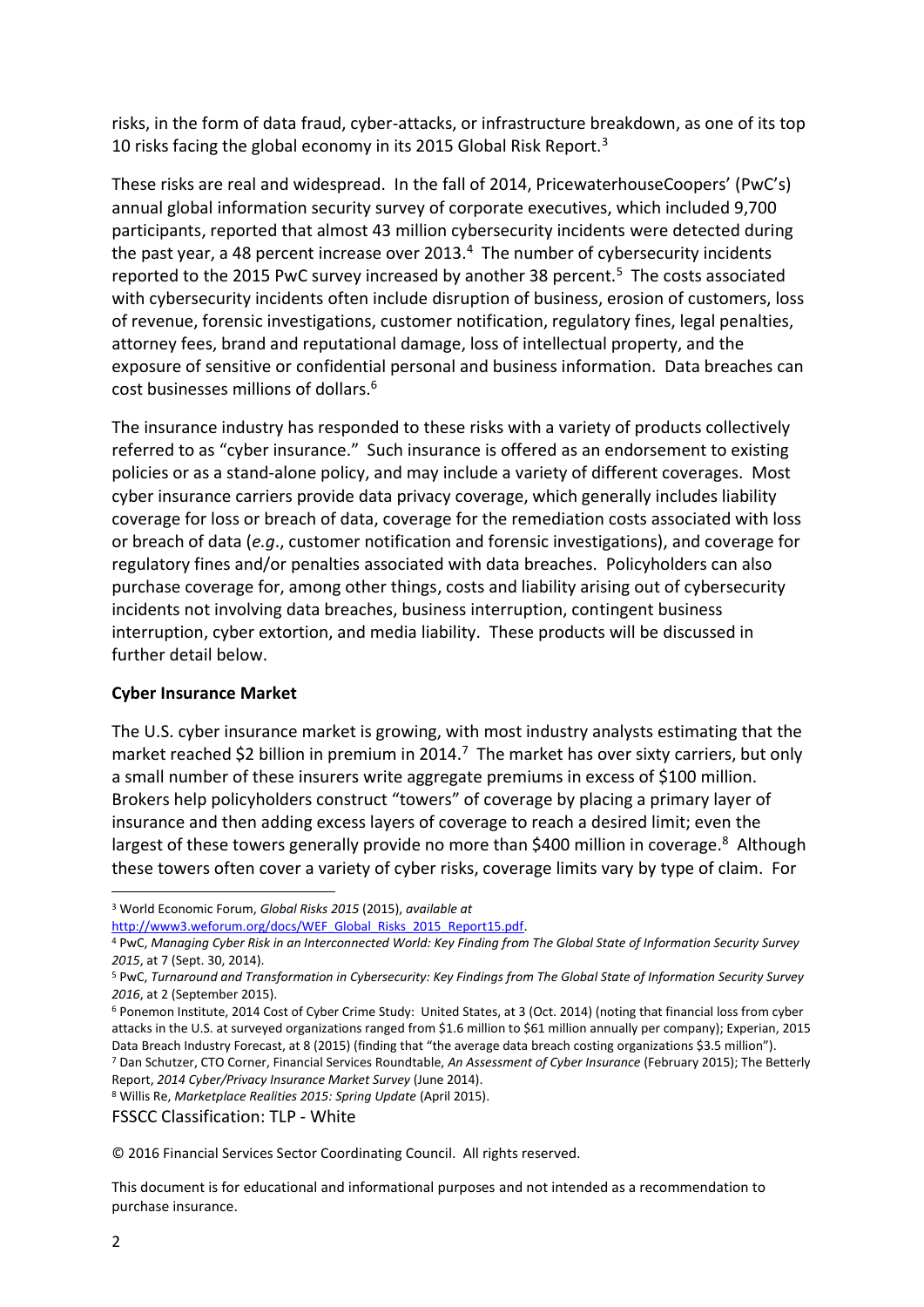example, while some policies cover contingent business interruption (*i.e*., a cyber incident at a third party causes a business interruption for the policyholder), the sublimit for such coverage usually is very limited. Due to recently paid claim activity, cyber risk insurance premiums generally have grown more expensive, though this increase depends upon the particular coverage. At the same time that cyber-specific insurance products have developed, many traditional policies have begun explicitly excluding coverage for losses arising from cyber incidents. Additionally, some courts have found that traditional policies do not cover cyber losses.

Prospective policyholders have the opportunity to negotiate policy terms with most cyber insurance carriers. The vast majority of cyber risk insurance policies are sold by nonadmitted insurers (*i.e*., insurers, usually subsidiaries of larger insurance groups, licensed only in the state or country of the insurer's domicile) or by admitted carriers through deregulation exceptions for sophisticated buyers, both of which are subject to less regulation and are not legally tied to specific policy forms. Consequently, most cyber risk insurers have more freedom to negotiate with prospective policyholders, modify underwriting standards and rates, and adopt new policy provisions than do carriers of other insurance products.

While a variety of cyber insurance products are available in the U.S. market, the large majority of cyber insurance is for data privacy coverage. This focus on data breach coverage is largely due to U.S. regulatory complexity, which includes federal laws regarding health records and data breach notification laws in 47 states.<sup>9</sup>

The European market for cyber insurance products is also growing,  $10$  although differently from the U.S. market. Lloyds of London experienced a 50 percent increase in demand for cyber insurance products during the first quarter of 2015 as compared to the first quarter of 2014.<sup>11</sup> Cyber insurance demand in Europe has not been focused on data privacy coverage, as the European Union lacks the type of data notification laws that many U.S. states have. However, proposed EU General Data Protection Regulation (GDPR) legislation, which is focused on empowering national data commissioners by providing them with powers to fine companies who violate EU data rules up to 4% of global annual turnover. 12

# **The Value Proposition for Cyber Insurance**

As cyber risks grow, the senior management and boards of directors of companies have increasingly focused on a holistic response to cyber threats that includes risk mitigation, risk transfer, and response/recovery. This holistic approach necessarily includes insurance. For

© 2016 Financial Services Sector Coordinating Council. All rights reserved.

<sup>1</sup> 9 Insurance Information Institute, *Cyber Risks: The Growing Threat* (June 2014).

<sup>10</sup> Wall Street Journal, Digits, *Cyber Insurance Demand Said Rising in Europe* (Jan. 28, 2015), *available at* [http://blogs.wsj.com/digits/2015/01/28/cyber-insurance-demand-said-rising-in-europe/.](http://blogs.wsj.com/digits/2015/01/28/cyber-insurance-demand-said-rising-in-europe/)

<sup>11</sup> The Telegraph, *Cyber risk the most serious threat to business, says Lloyd's chief* (April 7, 2015), available at [http://www.telegraph.co.uk/finance/11516277/Cyber-risk-the-most-serious-threat-to-business-says-Lloyds-chief.html.](http://www.telegraph.co.uk/finance/11516277/Cyber-risk-the-most-serious-threat-to-business-says-Lloyds-chief.html) <sup>12</sup> <http://eur-lex.europa.eu/LexUriServ/LexUriServ.do?uri=CELEX:31995L0046:en:HTML> an[d http://europa.eu/rapid/press](http://europa.eu/rapid/press-release_MEMO-15-3802_en.htm)[release\\_MEMO-15-3802\\_en.htm.](http://europa.eu/rapid/press-release_MEMO-15-3802_en.htm)

FSSCC Classification: TLP - White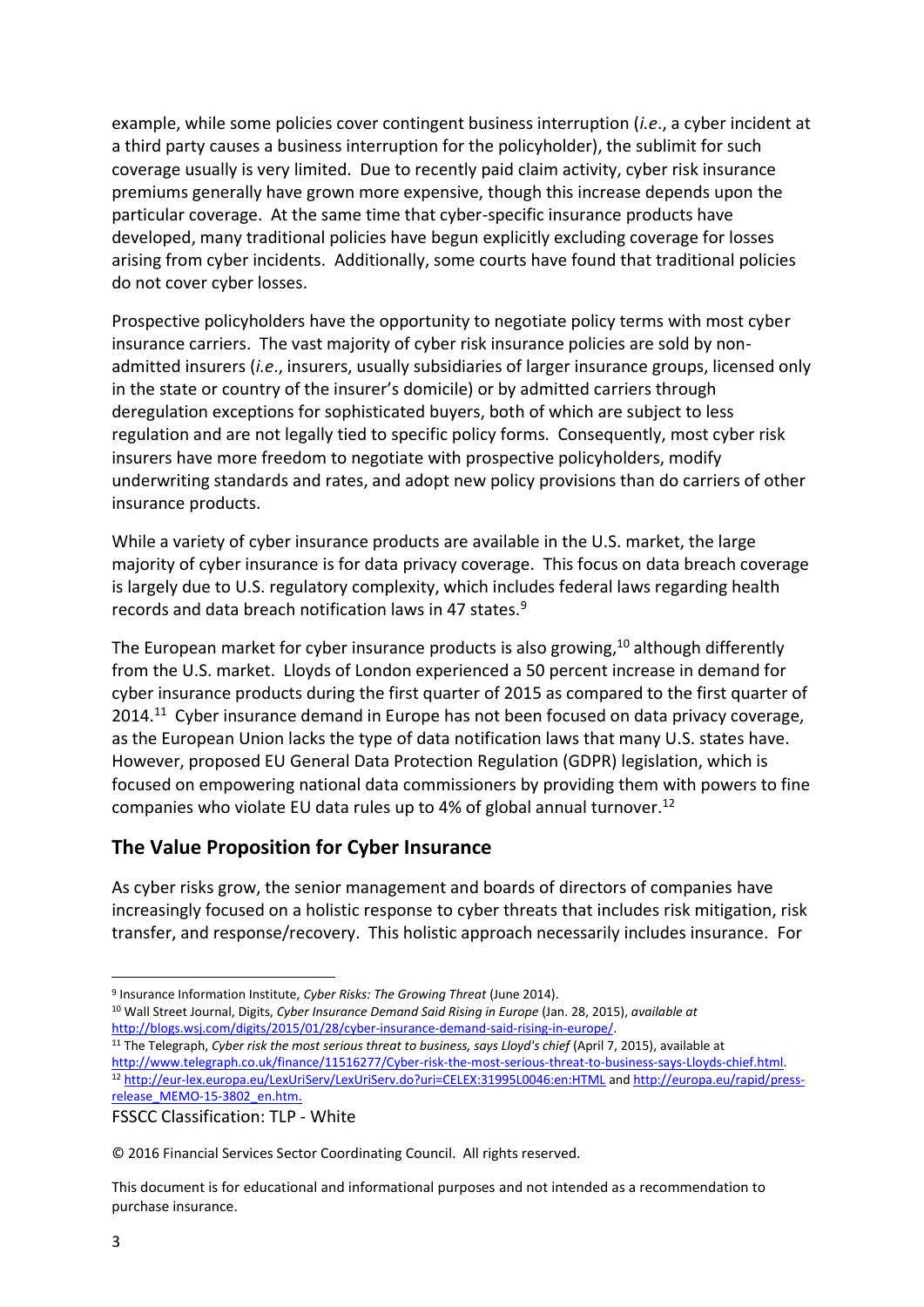example, 74% of respondents of a recent survey on cyber-related issues that did not have cyber coverage in place stated that they are considering purchasing coverage in the next 1-2 years.<sup>13</sup> In addition, regulators may also focus increasingly on cyber insurance as a key facet of a regulated entity's operational resilience. Indeed, the SEC has issued guidance noting that cybersecurity risk disclosures must "adequately describe the nature of the material risks and specify how each risk affects the registrant" and that appropriate risk factors related to cybersecurity include a "[d]escription of the relevant insurance coverage."<sup>14</sup> However, as evidenced by the low take-up rates for cyber insurance products, many organizations – particularly small and medium size entities – lack awareness that cyber insurance is a viable risk transfer option for companies of all sizes. In fact, not only can cyber insurance products help transfer some of the risks associated with cyber threats, but the insurance underwriting process can also help identify cybersecurity vulnerabilities and improve cybersecurity.

### **Three Reasons to Consider Cyber Insurance**

- 1. Insurance places a dollar value on an organization's cyber risk. This metric is useful when discussing security budgets with senior management. A nontechnical CFO may not be fully versed in the performance of Denial of Service (DoS) mitigation services, but will understand the cost of the organization being unable to serve customers due to a DoS Attack.
- 2. The underwriting process can help organizations identify cybersecurity gaps and opportunities for improvement. In the same way property insurance has helped create safer buildings, cyber insurance can help create safer cybersecurity practices and policies. During the underwriting process, an organization must be able to adequately describe and maintain its administrative, technical, and physical controls (*i.e.,* its cyber hygiene profile). The insurers provide a thirdparty assessment of that profile and can then assist in identifying areas of improvement or adjustment that may help to bring down insurance costs.
- 3. In addition to providing the traditional risk transfer function, many cyber insurance policies bring supplemental value through the inclusion of risk mitigation tools, as well as significant incident response assistance following a cyber incident. Such assistance can be essential, particularly for smaller organizations that lack experience with or the manpower to respond to these issues, when faced with reputational damage or regulatory enforcement. With respect to regulatory enforcement, organizations face heightened scrutiny in both the EU and the U.S. From an EU perspective, the proposed GDPR will also add to the value proposition of cyber insurance due to the high level of fines allowed for in the legislation. A regulatory fine of 4% of global turnover could

1

<sup>13</sup> RIMS, the risk management society, *Cyber Survey* (May 2015).

<sup>14</sup> [http://www.sec.gov/divisions/corpfin/guidance/cfguidance-topic2.htm.](http://www.sec.gov/divisions/corpfin/guidance/cfguidance-topic2.htm)

FSSCC Classification: TLP - White

<sup>© 2016</sup> Financial Services Sector Coordinating Council. All rights reserved.

This document is for educational and informational purposes and not intended as a recommendation to purchase insurance.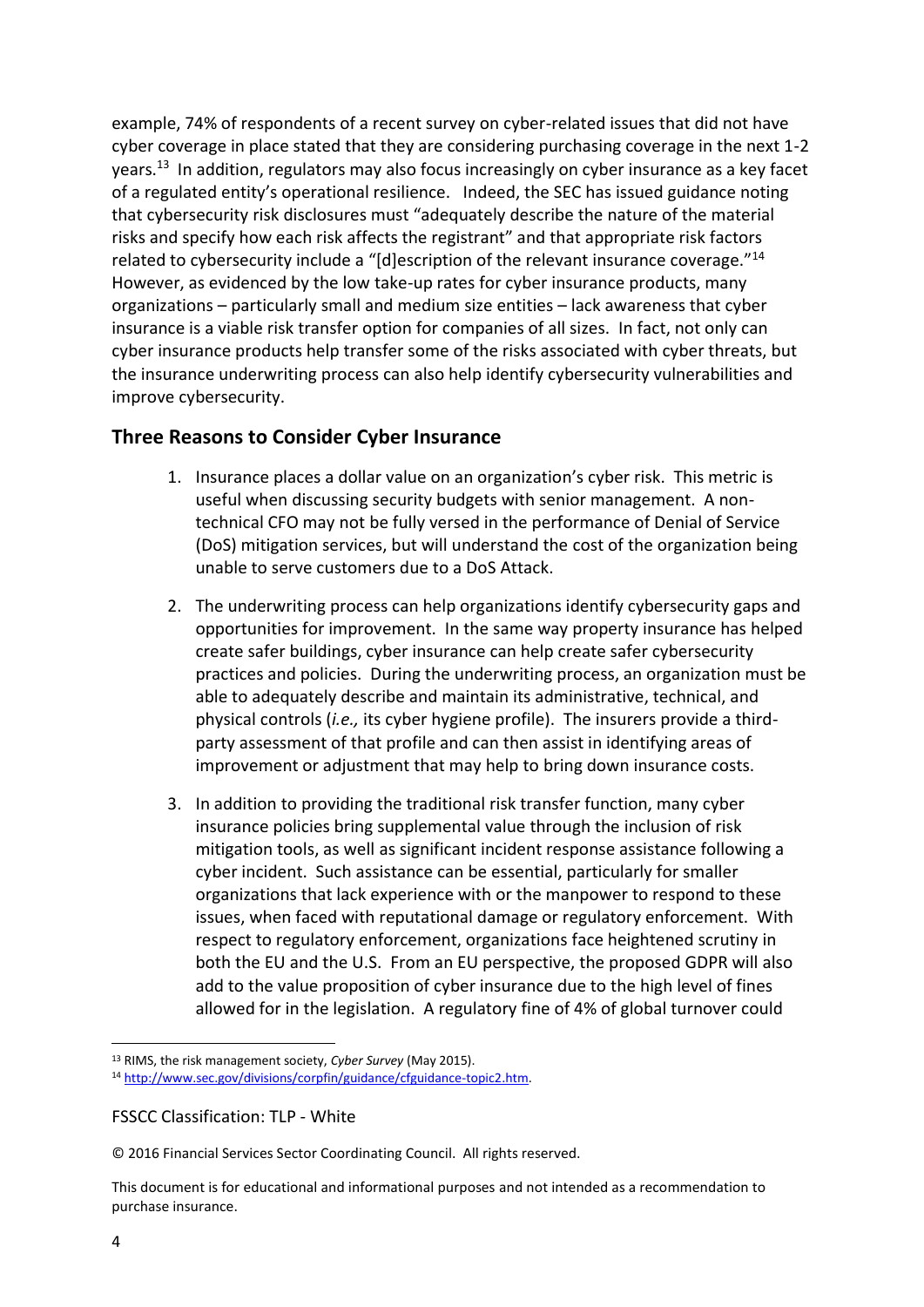cripple a company and is arguably a risk too big for the balance sheet of small- to medium-sized enterprises to carry. The prospect of such a fine should give companies a compelling reason to move into the cyber risk market. Additionally, in the U.S., the SEC recently announced it will be increasing its focus on investment advisors to ensure they have appropriate procedures in place to keep customers' information private, following a cyber attack in 2013.<sup>15</sup>

### **Where and How to Begin**

As with any risk, the first step in determining whether or not to purchase insurance is to evaluate the potential risk exposure. What kind of information does the organization have (*i.e.,* credit card numbers and passwords, health records, trade secrets, patents, *etc*.)? What are the potential ramifications to the organization if this information is compromised or exposed (reputational damage, regulatory actions, litigation, inability to continue operations, repairs to network, *etc.*)? What steps (if any!) has the company taken to protect this information?

There are a number of framework and assessment tools that have been developed to help aggregate and determine the risk posture and level of risk an organization is managing. The United States government has publicly released two tools, discussed below, that are useful for businesses assessing cyber risks and cybersecurity risk management. These tools help an organization determine the level of risk it is managing and identify steps to meet those risks.

The first tool, released in 2014 by the National Institute for Standards and Technology (NIST), is the Framework for Improving Critical Infrastructure Cybersecurity (or NIST Cybersecurity Framework), which is a voluntary framework, based on existing standards, guidelines and practices, to help reduce cyber risks. While intended for critical infrastructure, the Cybersecurity Framework can be used by any organization.<sup>16</sup>

In 2015, the Federal Financial Institutions Examination Council (FFIEC) released its Cybersecurity Assessment Tool (Assessment). This tool is intended to help institutions identify their risks and determine their cybersecurity preparedness in a repeatable, measurable way. To do so, the Assessment allows an organization to analyze its Inherent Risk Profile (based on factors like technology and connection types and delivery channels) and its Cybersecurity Maturity (based on compliance with a series of declarative statements regarding cybersecurity risk). Although the Assessment was created for financial institutions, aspects of it – particularly its approach to matching risk profile to cybersecurity maturity – may be useful across other sectors as well. $^{17}$ 

The NIST and FFIEC framework categories have been mapped against each other and provide as comprehensive a roadmap as exists to cyber maturity. Together with pre-

FSSCC Classification: TLP - White

© 2016 Financial Services Sector Coordinating Council. All rights reserved.

1

<sup>15</sup> [http://www.reuters.com/article/us-sec-cybersecurity-idUSKBN0TT25D20151210.](http://www.reuters.com/article/us-sec-cybersecurity-idUSKBN0TT25D20151210)

<sup>16</sup> [National Institute for Standards and Technology \(NIST\) Information Technology Portal.](http://www.nist.gov/information-technology-portal.cfm)

<sup>17</sup> [Federal Financial Institutions Examination Council \(FFIEC\) Cyber Assessment Tool.](https://www.ffiec.gov/cyberassessmenttool.htm) While the FFIEC Cyber Assessment Tool was designed specifically for banks, other organizations may also find it useful.

This document is for educational and informational purposes and not intended as a recommendation to purchase insurance.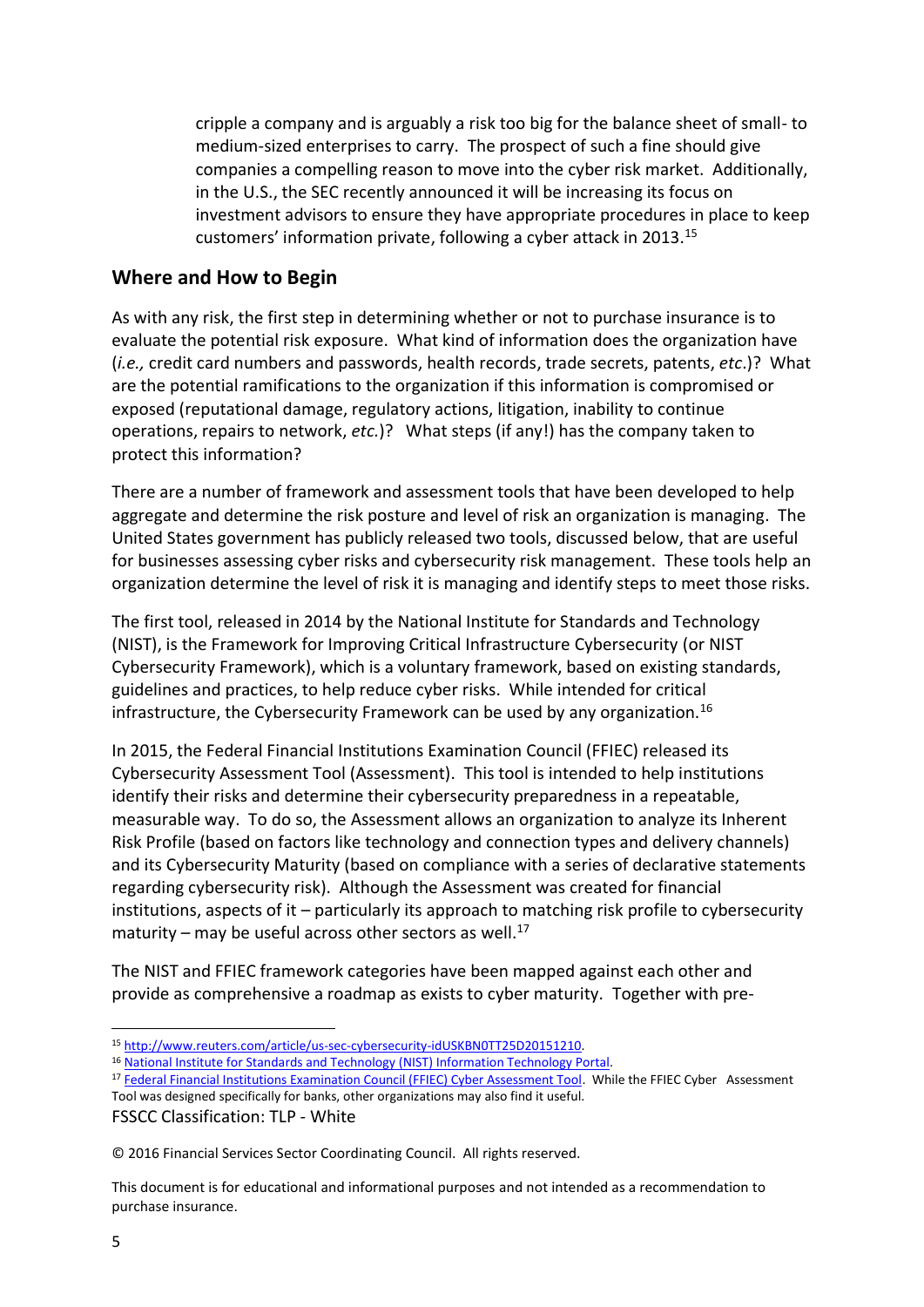assessment underwriting tools, following these guides enhances the chances of receiving an offer of insurance for greater limits at less premium cost. See the NIST/FFIEC map [here.](http://www.ffiec.gov/pdf/cybersecurity/FFIEC_CAT_App_B_Map_to_NIST_CSF_June_2015_PDF4.pdf)<sup>18</sup>

These protocols are also helpful when negotiating coverage for residual risk after loss. Once a breach has occurred and remediation techniques have been applied, it is unwise to assume risk has been eliminated; but the character of the remediation may be rigorous enough to improve the organization's over-all cyber hygiene profile.

**Tip:** If your company increases its cyber maturity through application of the NIST/FFIEC frameworks, request re-underwriting based upon the new risk profile.

#### **How Much Insurance Should be Purchased?**

While there is some information on how much cyber insurance different sized organizations purchase, most numbers are proprietary and cannot be used to create an accurate picture of any one sector.<sup>19</sup> The top ten U.S. banks purchase between \$0-\$400MM+ of specific cyber insurance. Some organizations choose to integrate cyber insurance into existing policies, while others use a combination of incorporation and cyber specific policies to outsource risk. Ranking risk is an internal process, too, although agreement that cyber risk is a high priority is consistent throughout the private sector and government.<sup>20</sup> While there is some regulatory guidance, much of the determination is dependent upon an organization's risk appetite. This space is still developing, and currently there is no authoritative schematic for cyber insurance purchasing.<sup>21</sup>

# **What Coverage is Available?**

As data breaches or cyber attacks can cause different types of losses, both to the organization itself (first-party or direct losses) and/or to its customers (third-party loss), it is important that purchasers obtain coverage for both types of loss. Below are examples of the first and third-party coverages available.

#### **First-Party Coverage:**

- **Crisis Management & Identity Theft Response:** Expenses for communications to notify affected customers, provide credit monitoring services, conduct forensic investigations, and for expenses incurred in retaining a crisis management or public relations firm for the purpose of protecting/restoring the organization's reputation.

#### FSSCC Classification: TLP - White

© 2016 Financial Services Sector Coordinating Council. All rights reserved.

This document is for educational and informational purposes and not intended as a recommendation to purchase insurance.

1

<sup>18</sup> [http://www.ffiec.gov/pdf/cybersecurity/FFIEC\\_CAT\\_App\\_B\\_Map\\_to\\_NIST\\_CSF\\_June\\_2015\\_PDF4.pdf](http://www.ffiec.gov/pdf/cybersecurity/FFIEC_CAT_App_B_Map_to_NIST_CSF_June_2015_PDF4.pdf)

<sup>19</sup> [http://databreachinsurancequote.com/cyber-insurance/cyber-insurance-data-breach-insurance-](http://databreachinsurancequote.com/cyber-insurance/cyber-insurance-data-breach-insurance-premiums/)

[premiums/](http://databreachinsurancequote.com/cyber-insurance/cyber-insurance-data-breach-insurance-premiums/)[http://www.marketwatch.com/story/cybersecurity-insurance-weighing-the-costs-and-the-risks-2015-03-](http://www.marketwatch.com/story/cybersecurity-insurance-weighing-the-costs-and-the-risks-2015-03-25?page=2) [25?page=2.](http://www.marketwatch.com/story/cybersecurity-insurance-weighing-the-costs-and-the-risks-2015-03-25?page=2)

<sup>&</sup>lt;sup>20</sup> [http://csis.org/files/attachments/140609\\_rp\\_economic\\_impact\\_cybercrime\\_report.pdf](http://csis.org/files/attachments/140609_rp_economic_impact_cybercrime_report.pdf) [http://www.economistinsights.com/technology-innovation/analysis/measuring-cost-cybercrime/custom.](http://www.economistinsights.com/technology-innovation/analysis/measuring-cost-cybercrime/custom)

<sup>21</sup> [http://www.dhs.gov/publication/cybersecurity-insurance-reports.](http://www.dhs.gov/publication/cybersecurity-insurance-reports)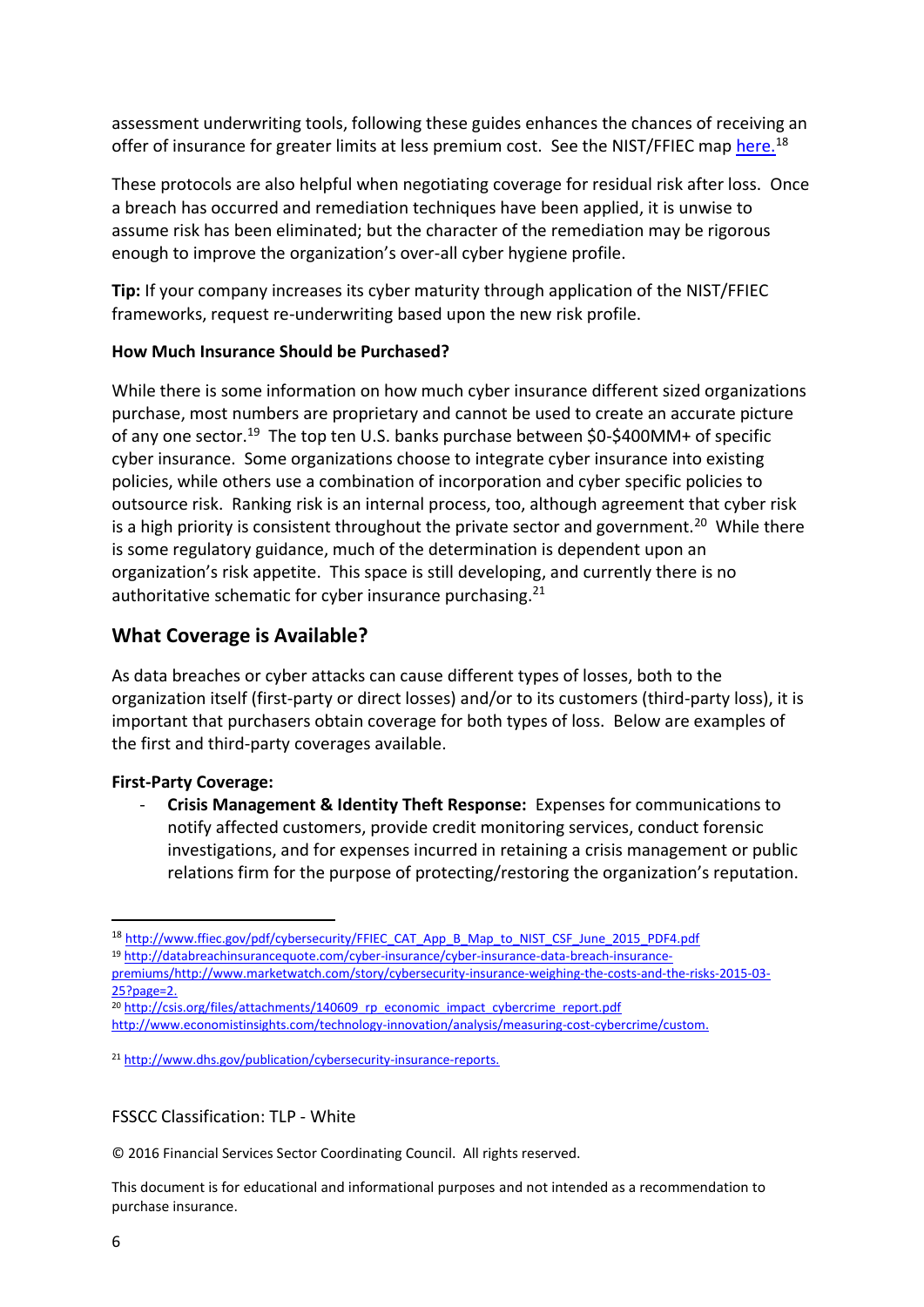- **Cyber Extortion:** Expenses to pay ransom or investigate a threat to release, divulge, disseminate, destroy, steal, or use confidential information; introduce malicious code into a computer system; corrupt, damage, or destroy a computer system, or restrict or hinder access to a computer system.
- **Data Asset Protection:** Recovery of your costs and expenses incurred to restore, recreate, or regain access to any software or electronic data from back-ups or from originals, or to gather, assemble, and recreate such software or electronic data from other sources to the level or condition in which it existed immediately prior to its alteration, corruption, destruction, deletion, or damage.
- **Network Business Interruption:** Reimbursement for loss of income and/or extra expense resulting from an interruption or suspension of systems.

#### **Third-Party Coverage:**

- **Network Security Liability:** Covers claims from third parties arising from a breach in network security or transmission of malware/viruses to third-party computers and systems.
- **Privacy Liability:** Covers claims from third parties as a result of a failure to properly handle, manage, store, or otherwise protect personally-identifiable information, confidential corporate information, and unintentional violation of privacy regulations.

# **Are These Exposures Already Covered Under Existing Policies?**

Unfortunately, there are many gaps in coverage provided by traditional insurance products where the policy will not cover loss or costs associated with a data breach or liability claims made by third parties resulting from a data breach. In addition to the gaps already present in traditional products, due to recent loss developments and evolving case law, Insurers are now adding cyber-specific exclusions to traditional insurance products. 22

For example, a typical commercial general liability (CGL) policy would likely include coverage for personal and advertising injury resulting from the publication of material that violates a person's right of privacy. This would seem to cover costs associated with claims by third parties for privacy liability as described above. However, many CGL insurers have now added exclusions specifically removing coverage for the disclosure of personal or confidential information. The exclusion essentially negates the personal and advertising injury coverage and purchasers should read their CGL and Umbrella forms carefully to determine whether this exclusion has been added.

Below are some additional examples of gaps in traditional coverage:

FSSCC Classification: TLP - White

**.** 

<sup>22</sup> [http://www.law360.com/articles/529464/coming-to-a-cgl-policy-near-you-data-breach-exclusions.](http://www.law360.com/articles/529464/coming-to-a-cgl-policy-near-you-data-breach-exclusions)

<sup>© 2016</sup> Financial Services Sector Coordinating Council. All rights reserved.

This document is for educational and informational purposes and not intended as a recommendation to purchase insurance.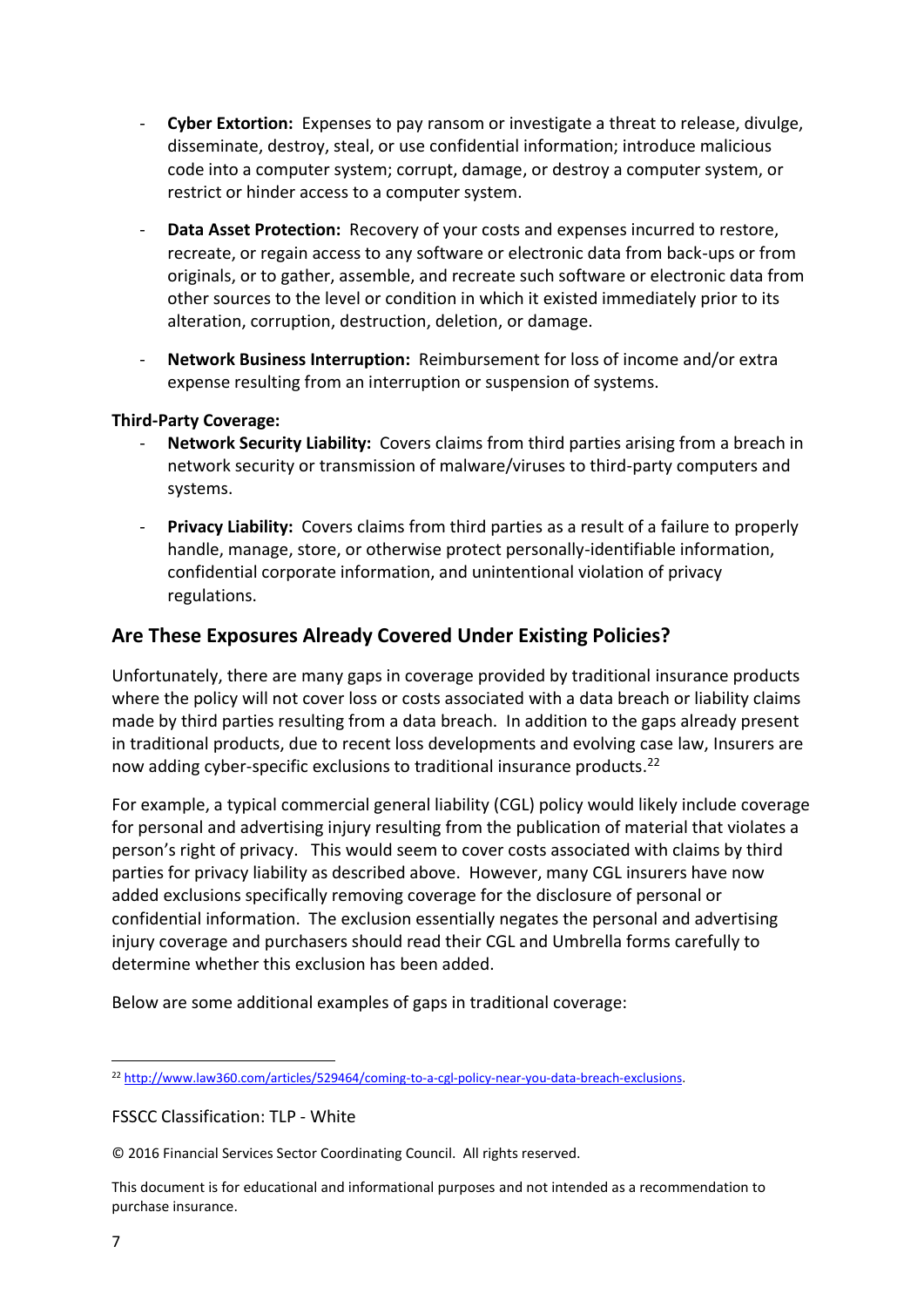- **Directors and Officers (D&O):** Many D&O policies contain a standard privacy exclusion that would negate coverage for D&O's faced with lawsuits alleging privacy violations.
- **Errors and Omissions (E&O):** Even broadly worded E&O policies remain tied to "professional services" and often further tied to a requirement that there be an act of negligence.
- **Property:** Courts have consistently held that data is not "property"— "direct physical loss" requirement not satisfied.
- **Crime:** Requires intent and only covers money, securities, and tangible property.
- **Kidnap and Ransom (K&R):** One may not have coverage without specific amendment for "cyber-extortion."

**Tip:** Work with a broker or insurance agent to analyze gaps in current traditional coverage and available cyber insurance coverage.

# **The Underwriting Process - Get Your Data House In Order** *Before* **Seeking Coverage**

Prior to placing coverage, the insurer will engage in an underwriting process. Companies can do a lot to shore up their information security policies and practices to increase the availability of coverage and reduce the cost of coverage.

Even before seeking cyber coverage and engaging in the underwriting process, businesses should work to get their data house in order. During the process, underwriters will ask for information related to the cyber security maturity of a business. The answers and the level of comfort the business can provide will greatly impact the amount of coverage available and the terms and cost of the coverage. Below are some of the general categories of information that insurers typically ask for before offering coverage:

Dedicated Information Security Resources: Underwriters will want to know whether the company has a Chief Information Officer (CIO) or a Chief Information Security Officer (CISO) and whether that individual has other responsibilities outside of information security. They are typically interested in the amount of resources a company spends on information security and the number of employees dedicated to information security.

Information Security Policies and Procedures: Underwriters will want information related to policies and procedures. It is important to have a comprehensive written information security program that covers the technical, administrative, and physical measures taken to protect data. They will also want to know the cyber security maturity of an organization and whether the organization follows national cyber

FSSCC Classification: TLP - White

© 2016 Financial Services Sector Coordinating Council. All rights reserved.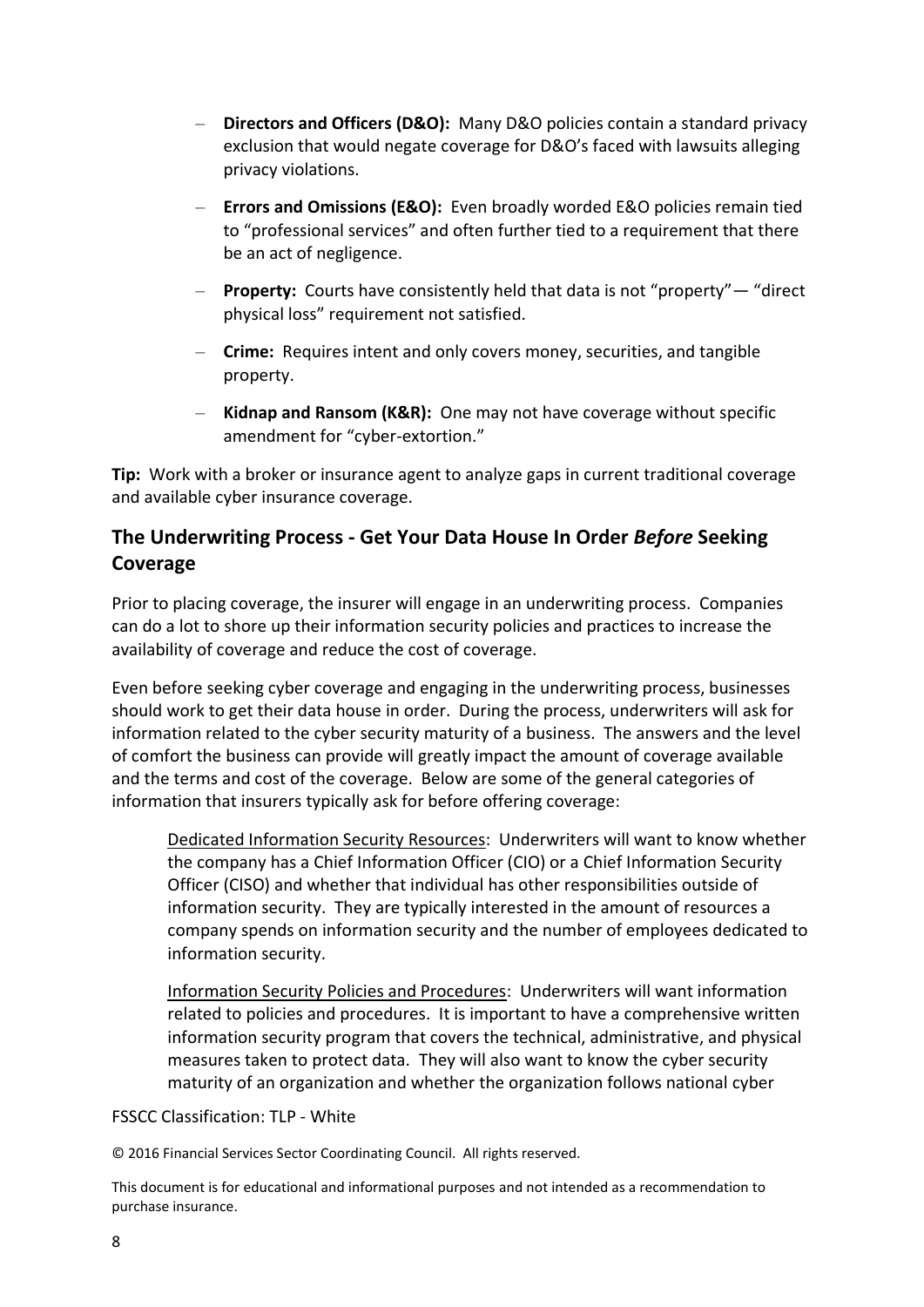standards, such as the NIST Cybersecurity Framework, FFIEC Cybersecurity Assessment Tool, and ISO standards.

Employee Education: With the increase in targeted phishing campaigns and user errors resulting in security breaches, underwriters are looking to insurance applicants to provide security awareness programs for employees and may specifically ask whether the organization conducts regular phishing tests on employees and what the consequences are to employees who repeatedly fail the tests.

Incident Response Planning: The underwriters will want to know whether the business has a formal incident response plan in place and will also inquire regarding regular testing, through tabletops or simulation exercises.

Security Measures: Underwriters are typically interested in data retention, network segmentation, data classification, log monitoring, penetration testing, patch management, and business interruption planning. They will also want to know whether the business has an encryption strategy and the technologies used to encrypt or otherwise protect sensitive data.

Vendor Management: As many recent data breaches have occurred through thirdparty relationships, underwriters are concerned with third-party vendor management. It will be important to describe whether the business has a formal third-party management process, due diligence, and ongoing oversight performed on third parties, and the contractual obligations required of third parties.<sup>23</sup>

Board Oversight: Underwriters will also likely ask how frequently cyber security risk issues are reported to the Board and whether there is Board-level approval or oversight of the information security program.

Keep in mind that the underwriting process and communications with your insurance broker and/or agent are not privileged communications and could be discoverable in litigation, so it is important to think about what you put in writing to your underwriters, brokers, or agent. In addition, information security measures and security risks are often sensitive, and the organization may feel more comfortable providing verbal answers to underwriter questions. Underwriters are generally amenable to a verbal question and answer session to discuss the security posture of the organization. It is best to receive a list of questions from the underwriters prior to the discussion so the organization can appropriately prepare and make sure the correct individuals are present to respond to the questions.

# **What to be Aware of when Shopping for a Cyber Policy?**

#### **I.** Policy Construction – Insuring Agreements

FSSCC Classification: TLP - White

**<sup>.</sup>** <sup>23</sup> For additional information related to Supply Chain Cyber Assurance, including suggested contract clauses with third parties, please see Appendix B.

<sup>© 2016</sup> Financial Services Sector Coordinating Council. All rights reserved.

This document is for educational and informational purposes and not intended as a recommendation to purchase insurance.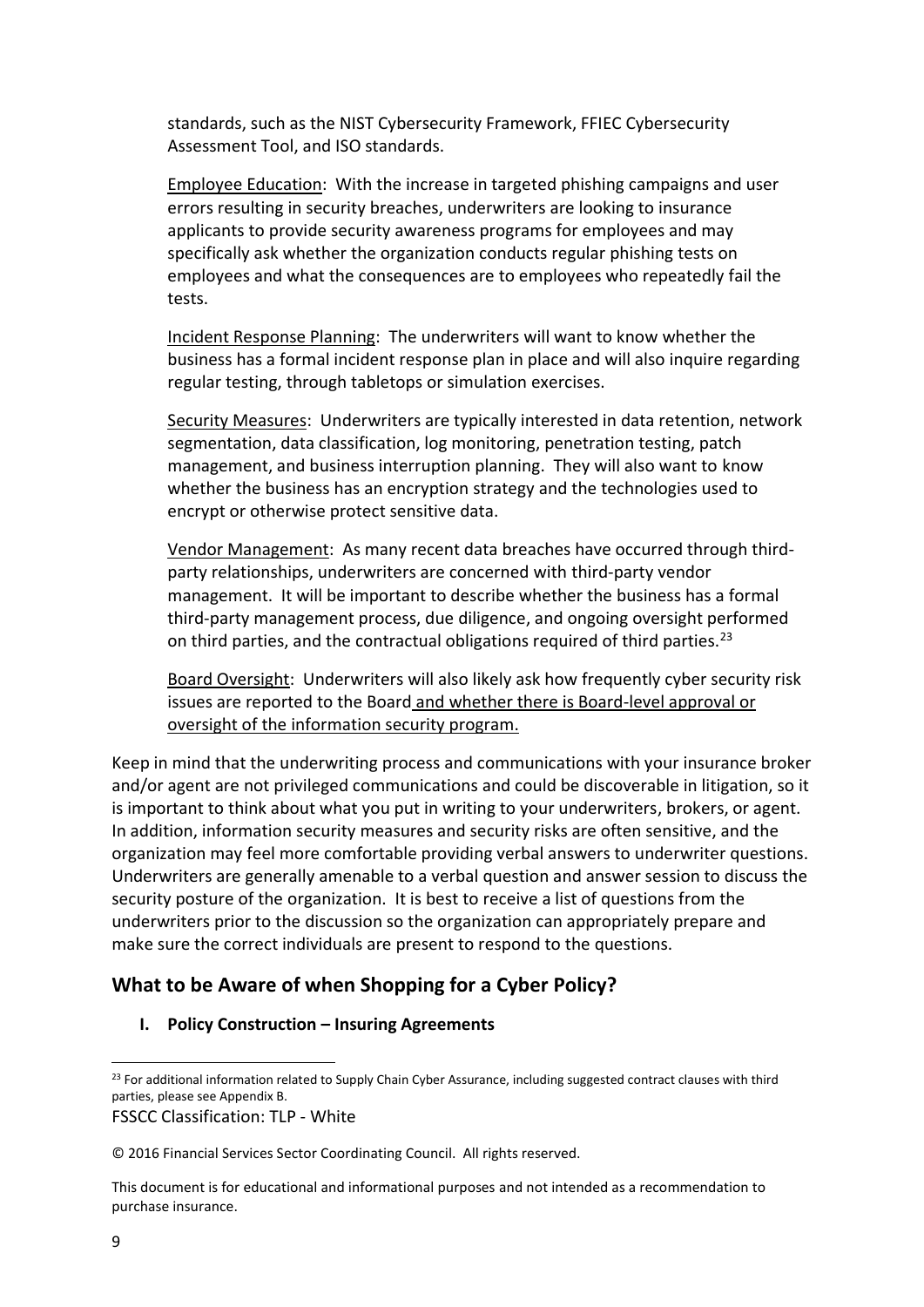#### *When is coverage triggered?*

The insuring agreement in a CGL policy reads something like the following:

"With respect to Claims firm made against an Insured during the Policy Period, the Insurer shall pay all Loss in excess of the applicable Retention that the insured is legally obligated to pay resulting from a *Claim* alleging or relating to any cyber event."

The definition of Claim in a standard CGL policy is usually defined as: "A written demand for money, services, non-monetary relief, or injunctive relief, or a lawsuit or regulatory action."

Under a standard CGL, the policy is triggered when a Claim is first made against the Insured (in the form of a demand letter, lawsuit, or other document) that their product, service, or property has caused a third party some type of harm, loss, or damage. In the context of a slip and fall scenario, this is straightforward. A customer comes in, slips on a wet floor and breaks a leg. The customer notifies the company in writing of the incident and demands their medical bills be paid or threatens further action or litigation. The organization notifies its insurer and the Policy is triggered.

In the context of a data breach, the issue of when the policy is triggered is much less straightforward. Often, a third party or customer will likely not know their information has been breached until the company notifies them. Only *after* the organization notifies the customer, does it receive an actual demand or lawsuit constituting a Claim that would trigger the Policy. Unfortunately, the costs incurred by the company to notify customers or third parties of the data breach, which typically include legal costs, credit monitoring services, postage, *etc.*, may not be covered as the Insurer is likely to say those costs were incurred before a Claim (as defined in the policy) was made and thus coverage under the Policy had not yet been triggered. Additionally, costs to conduct forensic investigations into how a breach occurred, expenses of providing credit monitoring services, or public relations expenses may also not be covered to the extent those costs were incurred before coverage was triggered.<sup>24</sup>

Contrasted with the way a data breach typically works, the standard liability policy wording would cover only those costs incurred after a Claim was made, leaving the insured organization to pay for many costs associated with a cyber breach they may have thought were covered.

**Tip:** To resolve this situation, look closely at how the policy is constructed, especially the insuring agreement. The element of time is critical to ensuring coverage is triggered appropriately. A policy requiring a "Claim" to be made before coverage applies may not be in line with the expectations of the insured. Rather, a policy that is triggered upon the

FSSCC Classification: TLP - White

© 2016 Financial Services Sector Coordinating Council. All rights reserved.

**<sup>.</sup>** <sup>24</sup> [http://insurancethoughtleadership.com/tag/columbia-casualty-company-vs-cottage-health-system/.](http://insurancethoughtleadership.com/tag/columbia-casualty-company-vs-cottage-health-system/)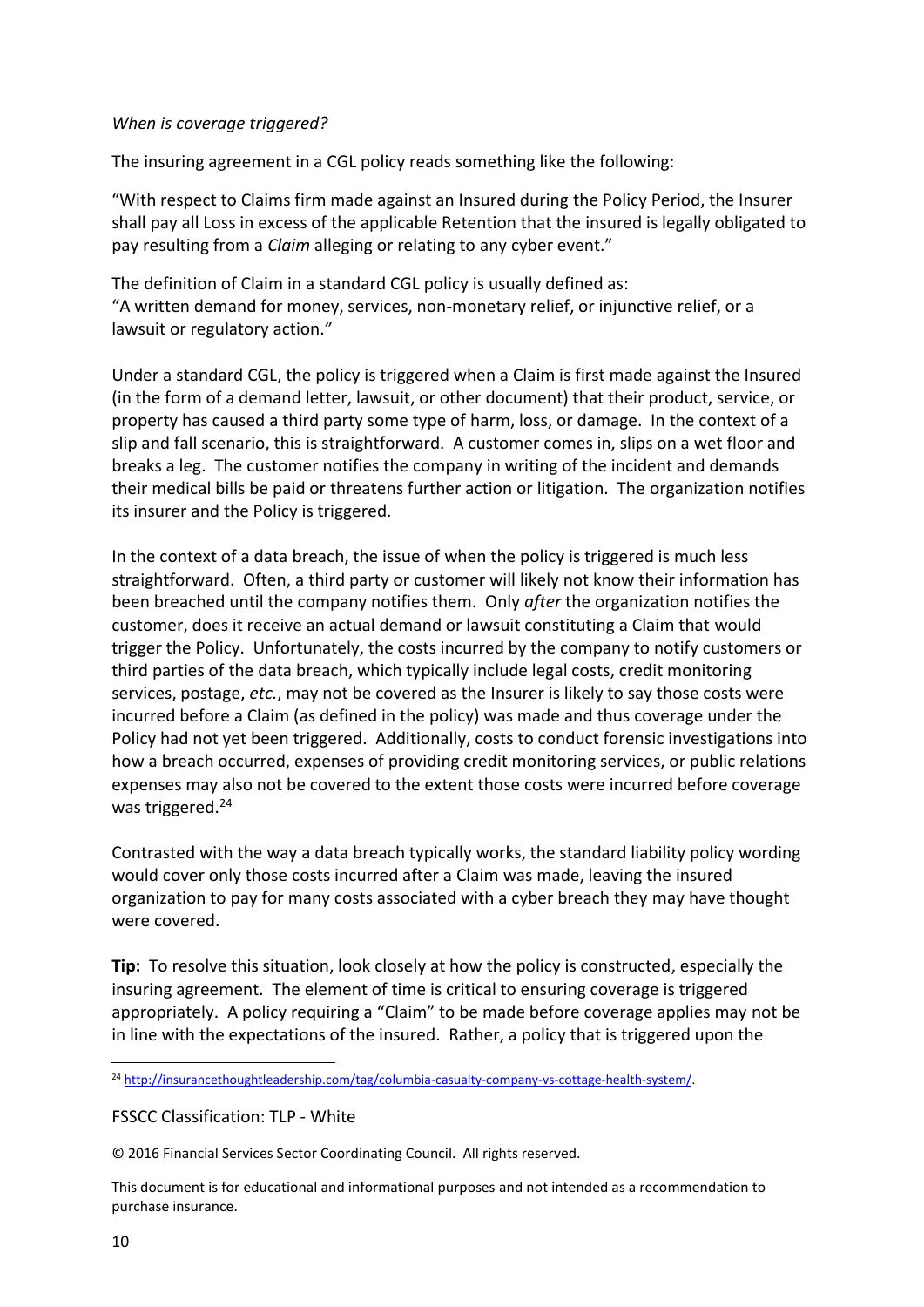"discovery" of a data breach may be more appropriate to cyber risks. Additionally, an allrisk construction (where all losses are covered, except those which are specifically excluded) is preferable to peril-specific coverage (where only the specifically listed perils or causes of loss are covered).

**Tip:** Only buy coverage you need. If multiple insuring agreements are used in an "off-theshelf" policy, discuss customizing a product that covers your company's risks, while not paying for unnecessary coverage.

#### *When is notice to the insurers required?*

Notice is another issue that must be considered when looking at how a cyber policy is constructed. Typically, notice to the insurers is required at a very early stage of potential breach identification, and consent from the insurers is often required for many expenditures following a breach, including retaining breach vendors, incurring breach notification costs, and settling any claims. As noted above, if a policy is not structured properly, there could be no opportunity to provide the carrier "notice" of a Claim before significant costs are incurred. It is important to ensure compliance with these requirements are met as it could result in loss of coverage.

**Tip:** Include key notification requirements in the incident response plan and pinpoint a key stakeholder to make sure those notification obligations are appropriately satisfied.

#### *How are breach counsel and vendors selected?*

In the critical moments of responding to a potential data breach, the last thing an organization should be worried about is whether their insurance provider will approve their selected breach counsel and forensics firm. Typically, cyber insurance policies require underwriter approval of the use of breach vendors. It is prudent to select these vendors in advance of a breach and get any contractual and conflict measures resolved with these vendors prior to a breach, but it is also important to make sure your insurance provider approves of the use of the vendors. The vendors are typically written into the organization's incident response plans, and the response plans should also trigger a notification to the insurance companies of a potential claim and notify them of the use of breach vendors.

**Tip:** Include selected breach counsel and vendors (*e.g.*, forensics firm, public relations, crisis management firms, *etc*.) in the incident response plan. Discuss your selected breach vendors with the insurers prior to policy purchase to ensure they will approve the use of those vendors if there is an incident. Remember to include a step in your incident response plan to notify the insurers of the use of the vendors after a breach.

#### FSSCC Classification: TLP - White

© 2016 Financial Services Sector Coordinating Council. All rights reserved.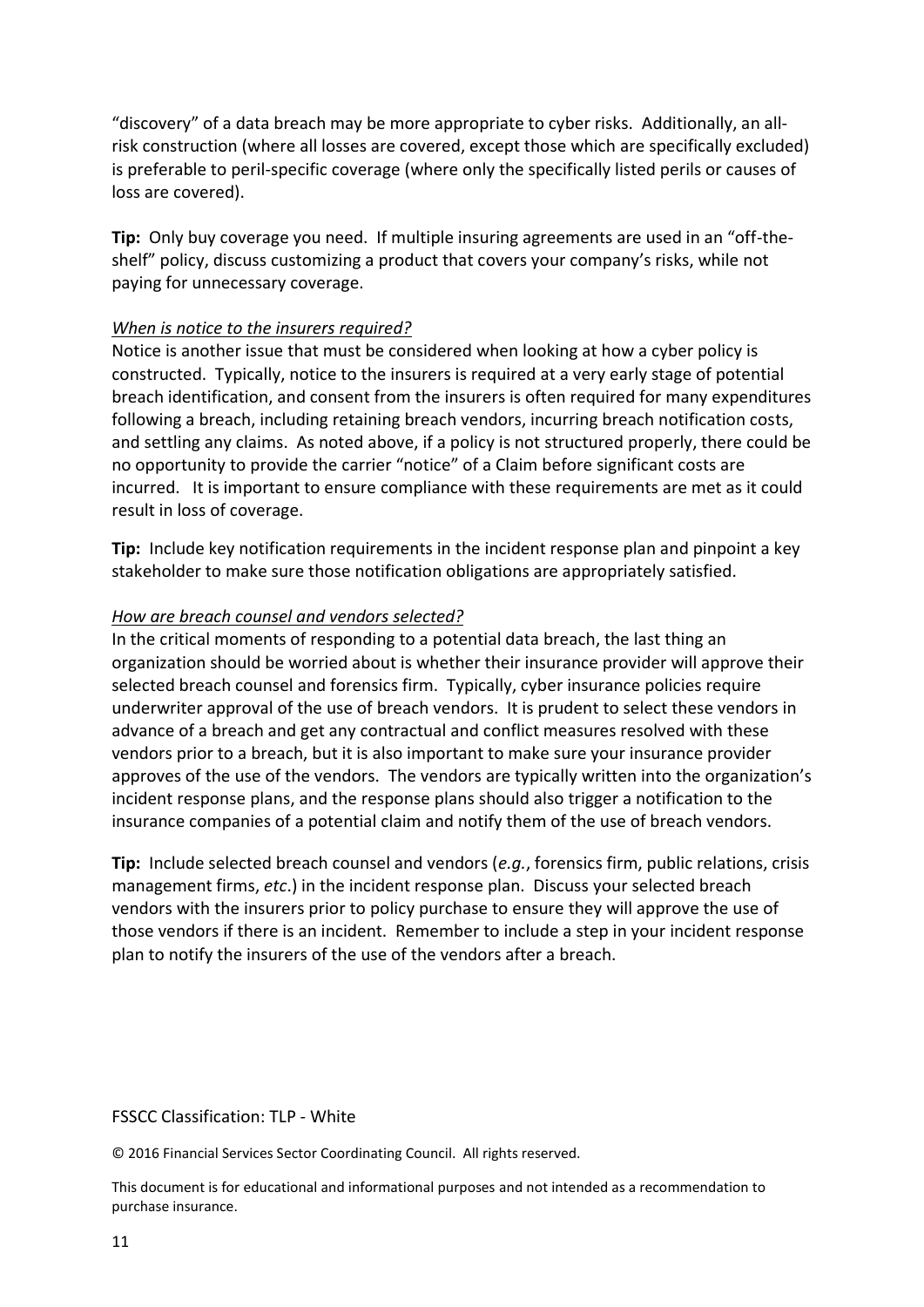#### **II. Key Exclusions/Sublimits**

Below are several key exclusions to be mindful of when examining a cyber insurance policy.

#### *Portable electronic device exclusion*

If the device leading to a cyber breach is portable, many policies could exclude coverage completely for any resulting loss.

**Tip:** Request removal of the exclusion from the policy. If insurer will not remove, request an exception to the exclusion, to cover losses involving portable devices if the data is encrypted.<sup>25</sup>

#### *Intentional acts exclusion*

Again, the gap here is best outlined in a scenario that contrasts different types of insurance products, namely a liability product against a crime product. A crime or fidelity policy generally covers first-party loss to the Insured even where such loss is caused by the Insured, while liability policies generally provide for damages or losses the Insured causes to a third party. Most cyber insurance policies do not adequately provide for both first-party and third-party loss.

For example, liability policies typically exclude coverage for damages or losses intentionally caused by an Insured. Thus, if an employee accidentally caused a cyber breach, the resulting loss would be covered (either under a general liability or umbrella policy that does not exclude cyber perils or under a stand-alone cyber policy). However, if a different employee caused the exact same cyber breach *intentionally*, the resulting loss would be denied under a general liability policy if this exclusion is present.

**Tip:** Request that exclusion apply only to the company's highest ranking directors or officers. This is especially important as many IT experts agree that one of the biggest cyber threats to companies today is their own employees.<sup>26</sup> In addition, make sure the exclusion applies only after a finding of intentionality has been fully adjudicated on the merits in a court of law. Often if a claim of intentionality is settled, insurers may claim there is no coverage for the claimed intentional act.

#### *Nation/state, terrorism, cyber terrorism exclusions/acts of God*

Similar to the previous scenario, where coverage was precluded simply based on whether the breach was caused intentionally or unintentionally, nation/state and terrorism, as well as Acts of God exclusions, can result in coverage being precluded simply based on who or what caused the breach to occur. For example, if a terrorist attack resulted in an explosion at an organization's facility or a tornado caused massive damage to an organization's power source, the resulting losses may not be covered under a standard cyber policy.

**<sup>.</sup>** <sup>25</sup> [www.irmi.com/online/insurance-glossary/terms/l/laptop-exclusion.aspx.](http://www.irmi.com/online/insurance-glossary/terms/l/laptop-exclusion.aspx)

<sup>26</sup> [www.cio.com/article/2872517/data-breach/6-biggest-business-security-risks-and-how-you-can-fight-back.html.](http://www.cio.com/article/2872517/data-breach/6-biggest-business-security-risks-and-how-you-can-fight-back.html)

FSSCC Classification: TLP - White

<sup>© 2016</sup> Financial Services Sector Coordinating Council. All rights reserved.

This document is for educational and informational purposes and not intended as a recommendation to purchase insurance.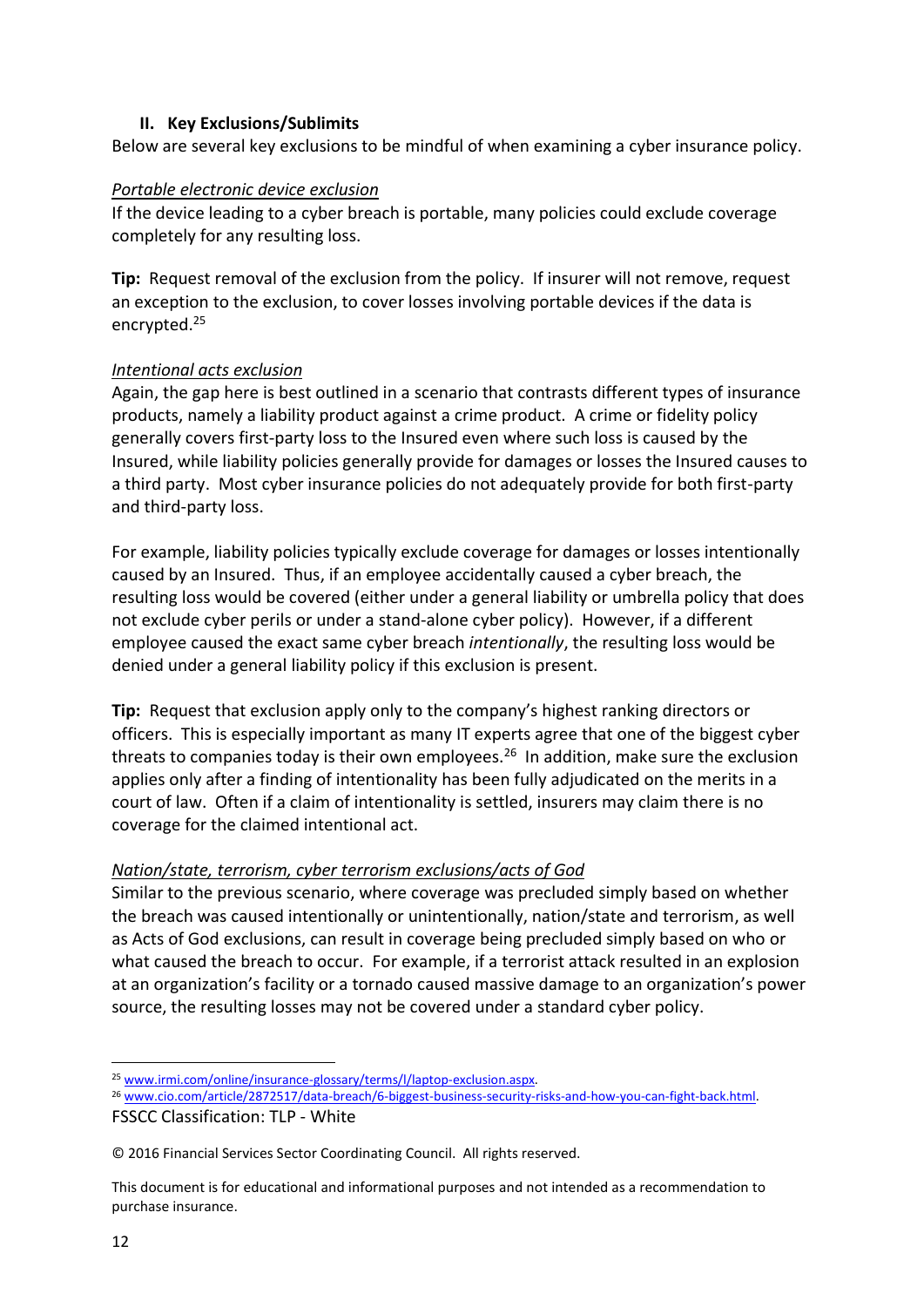Fundamentally, companies expect cyber insurance to cover their losses whenever a cyber breach happens, regardless of who caused it or why.<sup>27</sup>

**Tip:** Limit Nation/State exclusions to those recognized by the U.S. Government or United Nations. Clearly define Act of Terrorism or Cyber Terrorism and limit any exclusion so it only applies where the U.S. Government officially declares an incident as an act of Terrorism or Cyber Terrorism. Review "Acts of God" exclusions carefully in Cyber policies, negotiate to limit exclusions as much as possible. Discuss and clarify with brokers/insurers whether certain elements of loss *(i.e*., actual damaged property, loss of use of network, extra costs associated with restoring network connectivity, *etc*.) would be better covered under Property or Cyber policy, explicitly stating where coverage applies.

#### *Negligent computer security exclusion*

Some policies exclude coverage if data is unencrypted or if the Insured has failed to appropriately install software updates or security patches.

**Tip:** Review policy terms to see if/when data is to be encrypted and what duties exist to install updates, security patches or take other security measures to protect confidential information. 28

#### *Sublimits*

Many policies also have sublimits that may apply for things such as breach notification costs, forensic expenses, credit monitoring costs, business or network interruption, and extra expense. In addition, business or network interruption coverage may have a larger deductible or include a time element component (*i.e*., business or network must be down for a certain number of hours before business interruption coverage will be triggered).

**Tip:** Request removal of sublimits from the policy. If sublimits cannot be removed, negotiate highest sublimit possible for least associated cost.

#### *Post-breach services*

Some insurers are starting to partner with cybersecurity specialists to assist customers who experience a cyber breach with forensic investigations, proactive incident response strategies, and training, as they realize the benefit both to the customer and themselves in responding as quickly and efficiently as possible to a cyber breach to keep resulting costs, claims, and damages as low as possible.<sup>29</sup>

**Tip:** Companies should examine the services offered and negotiate coverage for services the Insurer may offer. (Consequently, there should be no reason why an Insurer should

FSSCC Classification: TLP - White

© 2016 Financial Services Sector Coordinating Council. All rights reserved.

This document is for educational and informational purposes and not intended as a recommendation to purchase insurance.

**.** 

<sup>&</sup>lt;sup>27</sup> [http://www.weil.com/~/media/files/pdfs/cyber\\_security\\_alert2\\_jan2015\\_v31.pdf.](http://www.weil.com/~/media/files/pdfs/cyber_security_alert2_jan2015_v31.pdf)

<sup>28</sup> See [http://insurancethoughtleadership.com/tag/columbia-casualty-company-vs-cottage-health-system/.](http://insurancethoughtleadership.com/tag/columbia-casualty-company-vs-cottage-health-system/)

<sup>29</sup> [http://www.insurancejournal.com/uncategorized/2015/04/16/364661.htm.](http://www.insurancejournal.com/uncategorized/2015/04/16/364661.htm)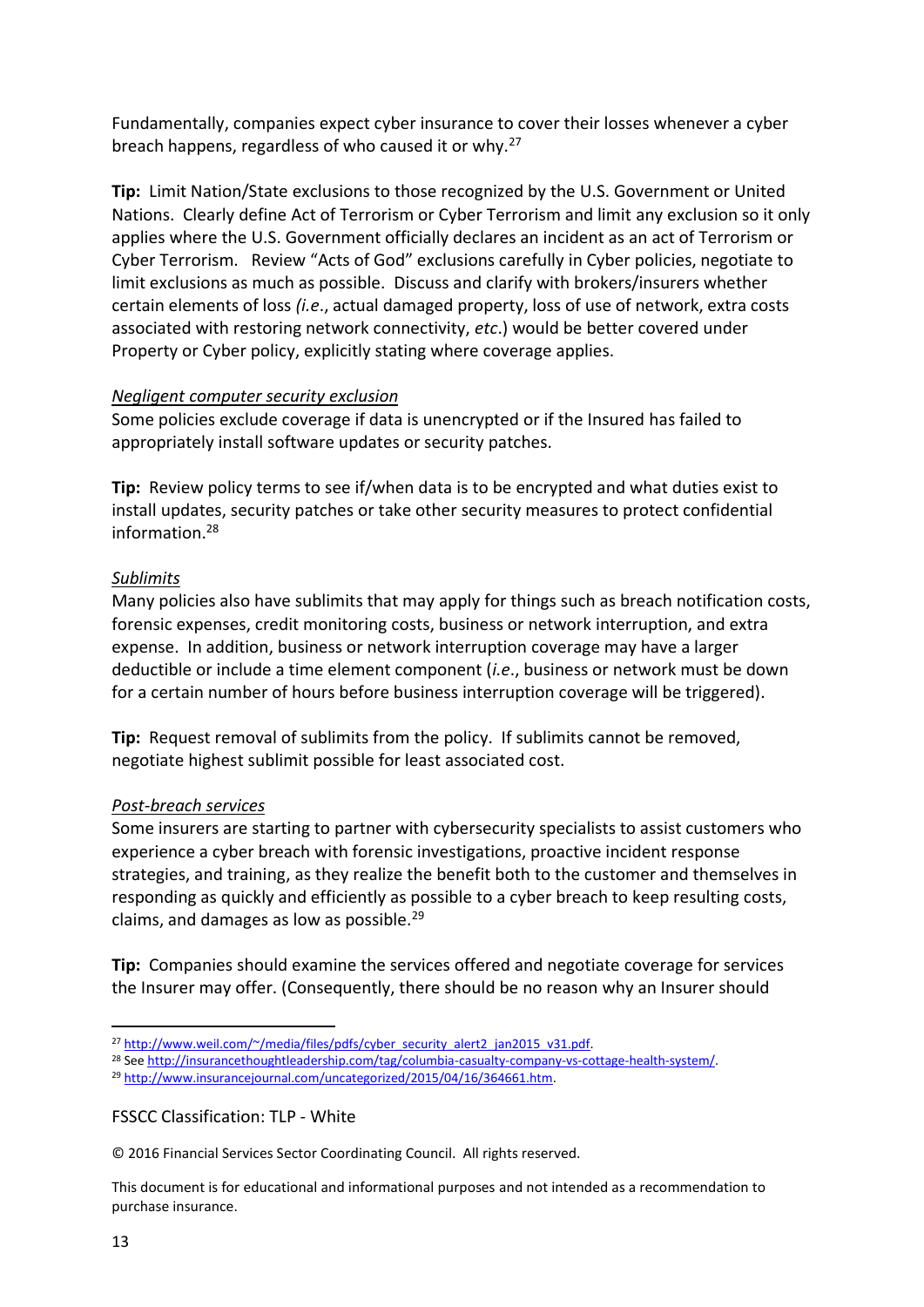refuse to pay for such costs once a cyber breach occurs.) By working together with their customers, Insurers will gain valuable loss information and further establish cyber insurance as a viable product that offers real benefit to customers.

#### *Vicarious liability/vendors*

Many standard Cyber policies exclude coverage for data an organization has entrusted to a third-party vendor that is breached.

**Tip:** Institute and maintain thorough vendor network review requirements when employing third parties to handle confidential, sensitive, or personally identifiable information. Ensure all third-party vendors with which business is conducted maintain Cyber insurance policies of their own.

#### **III. Other Policy Considerations**

Carefully review the terms of your policy. If you do not understand what something means, that often means it is not clear and could lead to coverage denial or litigation over the terms. It is important to understand the terms of the policy, and underwriters will typically explain their position, so just ask. Below are some other items to consider while reviewing the terms of your policy:

Insider threats. Does your coverage include incidents of insider malfeasance?

Data on unencrypted devices or BYOD. Some policies do not cover devices that are unencrypted or non-company-owned devices.

Information maintained and stored by third parties. Understand whether your policy will extend coverage if there is a breach at one of the organization's vendors.

Costs to replace, upgrade, update, improve, or maintain a computer system. Often, coverage is not available to replace or upgrade systems that have vulnerabilities, and the coverage only provides replacement costs for the existing infrastructure.

Coverage for potential regulatory investigations and fines. Ensure that any potential regulatory investigation is covered. As more government agencies become involved in cyber issues, it is important to make sure you are not leaving any gaps in coverage. For example, an organization should make clear in its policy that investigations by the SEC related to cyber issues are covered, even though SEC securities-related issues are typically excluded.

Damages to corporate clients. Often cyber coverage extends only to individual consumers and not to third-party corporate clients. It is important to understand whether your other insurance coverage would kick in for these damages.

#### FSSCC Classification: TLP - White

© 2016 Financial Services Sector Coordinating Council. All rights reserved.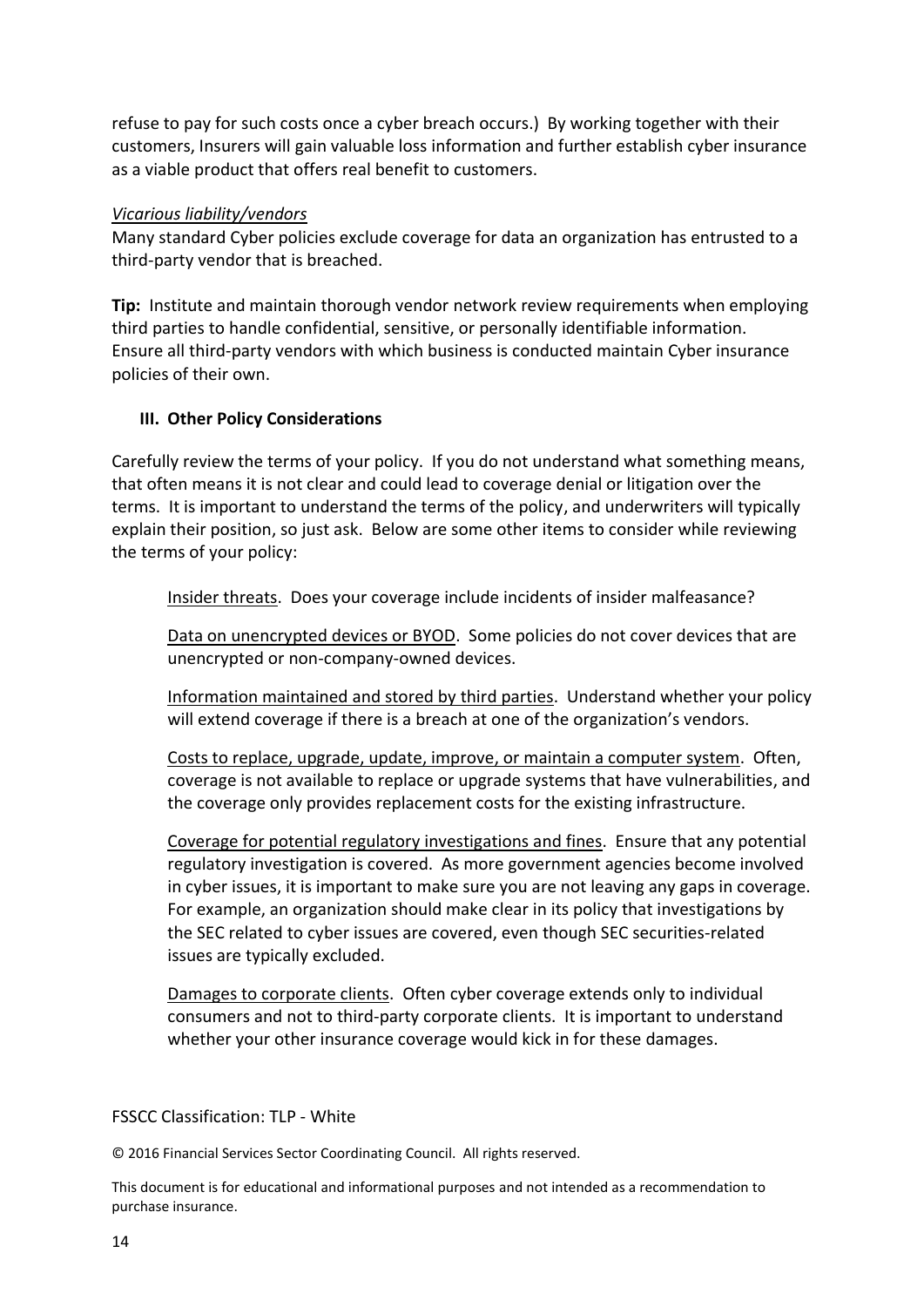Territorial limits. Some coverage is limited only to incidents that occur in the United States, and an organization may need additional coverage depending on where data is stored.

Credit monitoring costs. Cyber insurance policies typically provide for the offering of one year of credit monitoring to affected consumers, but some state attorneys general have announced that two years is expected.

### **Conclusion**

As insurers attempt to gather enough frequency and severity data to move to an actuarial model for cyber insurance, it is essential that companies seek cyber insurance with coverage sufficiently high and broad and present themselves to a potential insurer in the best possible cyber risk management posture.

Companies with a proactive approach to cybersecurity will take the time to examine their networks, cybersecurity practices, train their employees, maintain rigorous self and vendor testing, and promptly remediate issues.

#### FSSCC Classification: TLP - White

© 2016 Financial Services Sector Coordinating Council. All rights reserved.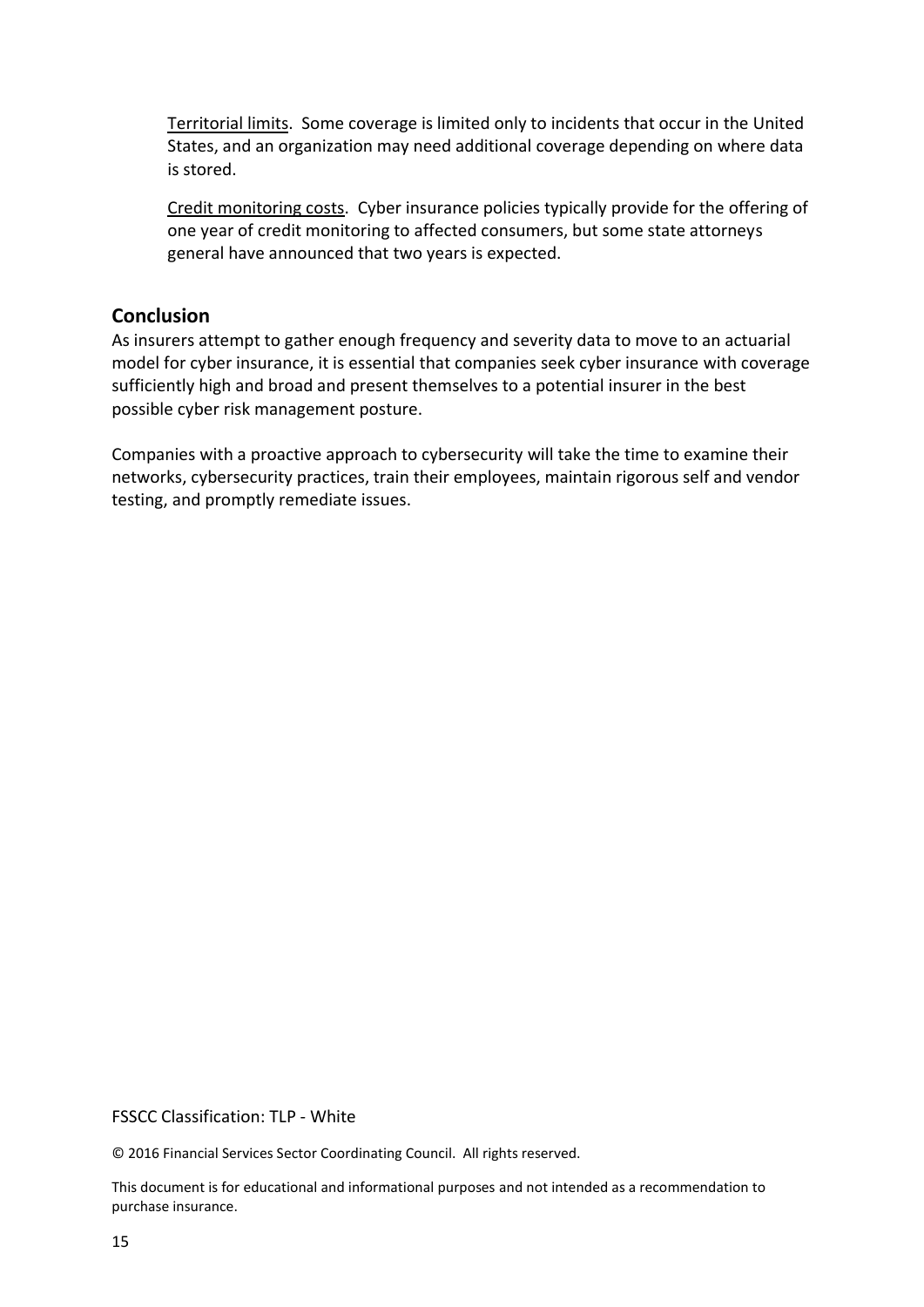# **Appendix A**

#### **GLOSSARY**

CIAO: Critical Infrastructure Assurance Office.

Cyberattack: Includes a wide range of technical and social methods to pursue an ultimate goal – the propagation, extraction, denial, or manipulation of information.

Cybercrime: Includes a wide swath of activities that affect both the individual citizen directly (*e.g*., identity theft) and corporations (*e.g*., the theft of intellectual property).

Cyber insurance: An insurance market covering first- and third-party risk relating to cybersecurity.

Cyber risk: Any risks that emanate from the use of electronic data and its transmission, including technology tools such as the internet and telecommunications networks.

Cyber terrorism: Criminal acts that involve the use of electronic means.

Claim: The process by which the insured activates a policy.

Data confidentiality: The protection of communications or stored data against interception and reading by unauthorized persons. The property that information is not made available or disclosed to unauthorized individuals, entities, or processes.

Data integrity: The confirmation that data which has been sent, received, or stored are complete and unchanged. The property that data has not been altered or destroyed in an unauthorized manner.

Deductible: The amount of a claim the insured is responsible for, before the insurance company will start paying its share of costs.

Disaster recovery: The process of restoring a system to full operation after an interruption in service, including equipment repair/replacement and file recovery/restoration.

Exclusion: Those risks excluded from an insurance policy.

Exposure: The potential loss to an area due to the occurrence of an adverse event.

Gap analysis: A comparison that identifies the difference between the actual and the expected/specified system status.

Impact analysis: The identification of critical business processes, and the potential damage or loss that may be caused to the organization resulting from a disruption to those processes. Business impact analysis identifies: the form the loss or damage will take; how that degree of damage or loss is likely to escalate with time following an incident; the minimum staffing, facilities, and services needed to enable business processes to continue

FSSCC Classification: TLP - White

© 2016 Financial Services Sector Coordinating Council. All rights reserved.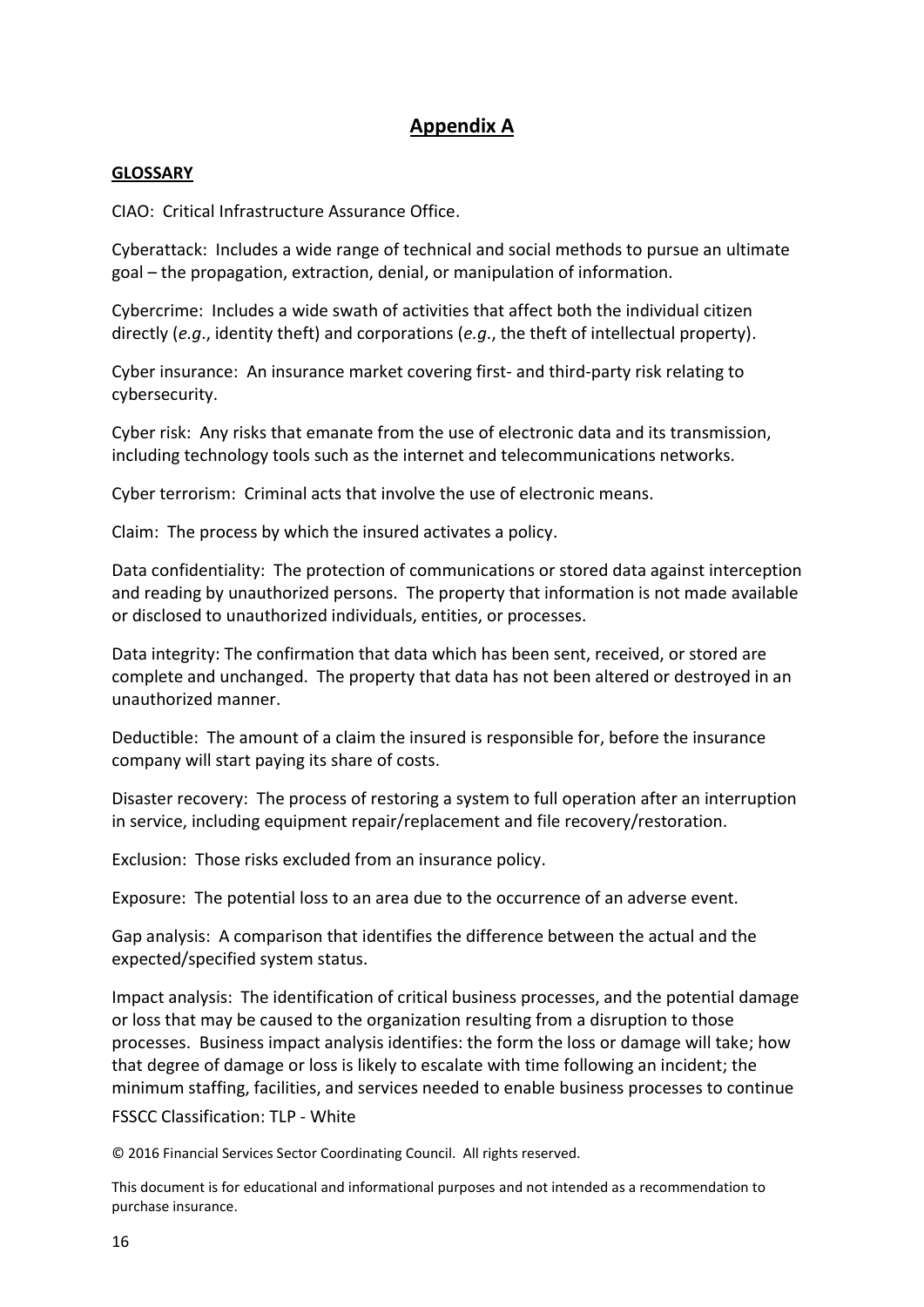to operate at a minimally acceptable level; and the time for full recovery of the business processes.

Insurance carrier: The company holding and supporting the insurance policy purchased from it. The company issues and upholds the risk associated with an insurance policy

Insurance policy: The document defining what risks or perils are insured along with exclusions

Insured: The party having taken out or likely to acquire or renew an insurance product

Liability: The state of being legally obliged and responsible under the terms of a policy

Mitigation: Limitation of any negative consequence of a particular event.

Monitor and review: A process for measuring the efficiency and effectiveness of the organization's Risk Management processes is the establishment of an ongoing monitor and review process. This process makes sure that the specified management action plans remain relevant and updated. This process also implements control activities, including reevaluation of the scope and compliance with decisions.

Premium: The fee paid by the insured to the insurer for assuming the risk

Risk assessment: A scientific and technologically-based process consisting of three steps, risk identification, risk analysis, and risk evaluation.

Risk avoidance: Decision not to become involved in, or action to withdraw from, a risk situation.

Risk management: The process, distinct from risk assessment, of weighing policy alternatives in consultation with interested parties, considering risk assessments and other legitimate factors, and selecting appropriate prevention and control options.

Risk optimization: A process, related to a risk, to minimize the negative and to maximize the positive consequences and their respective probabilities. Risk optimization depends upon risk criteria, including costs and legal requirements.

Risk perception: Way in which a stakeholder views a risk, based on a set of values or concerns. Risk perception depends on the stakeholder's needs, issues, and knowledge. Risk perception can differ from objective data.

Risk reduction: Actions taken to lessen the probability, negative consequences, or both, associated with a risk.

Risk retention: Acceptance of the burden of loss, or benefit of gain, from a particular risk. Risk retention includes the acceptance of risks that have not been identified. Risk retention does not include treatments involving insurance, or transfer by other means.

FSSCC Classification: TLP - White

© 2016 Financial Services Sector Coordinating Council. All rights reserved.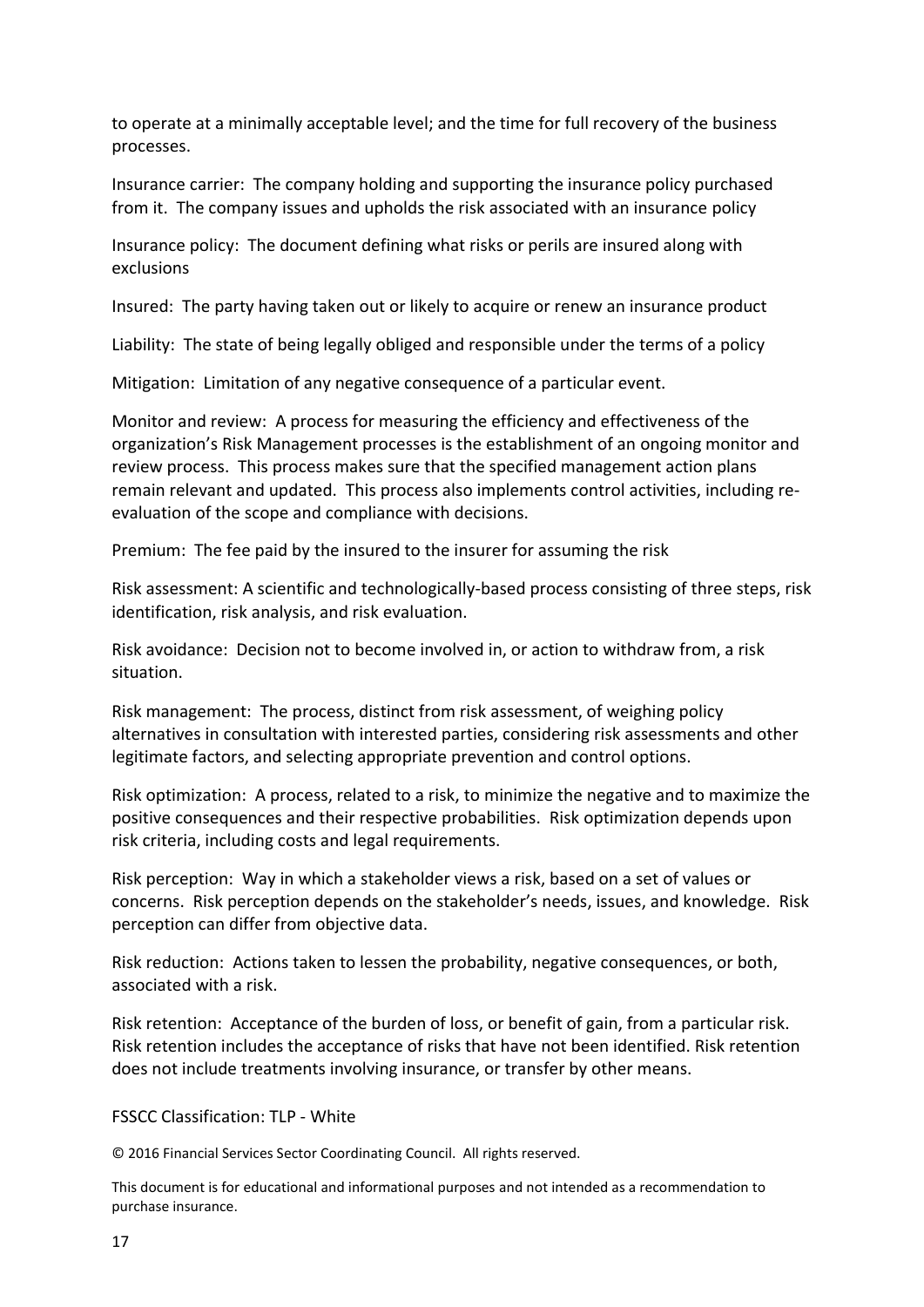Risk transfer: Sharing with another party the burden of loss or benefit of gain, for a risk. Legal or statutory requirements can limit, prohibit, or mandate the transfer of certain risks. Risk transfer can be carried out through insurance or other agreements. Risk transfer can create new risks or modify existing risk.

Risk treatment: Process of selecting and implementing measures to modify risk. Risk treatment measures can include avoiding, optimizing, transferring, or retaining risk

Security: All aspects related to defining, achieving, and maintaining data confidentiality, integrity, availability, accountability, authenticity, and reliability. A product, system, or service is considered to be secure to the extent that its users can rely on the expectation that it functions (or will function) in the intended way.

Threat: Any circumstance or event with the potential to adversely impact an asset through unauthorized access, destruction, disclosure, modification of data, and/or denial of service.

Vulnerability: The existence of a weakness, design, or implementation error that can lead to an unexpected, undesirable event compromising the security of the computer system, network, application, or protocol involved.

FSSCC Classification: TLP - White

© 2016 Financial Services Sector Coordinating Council. All rights reserved.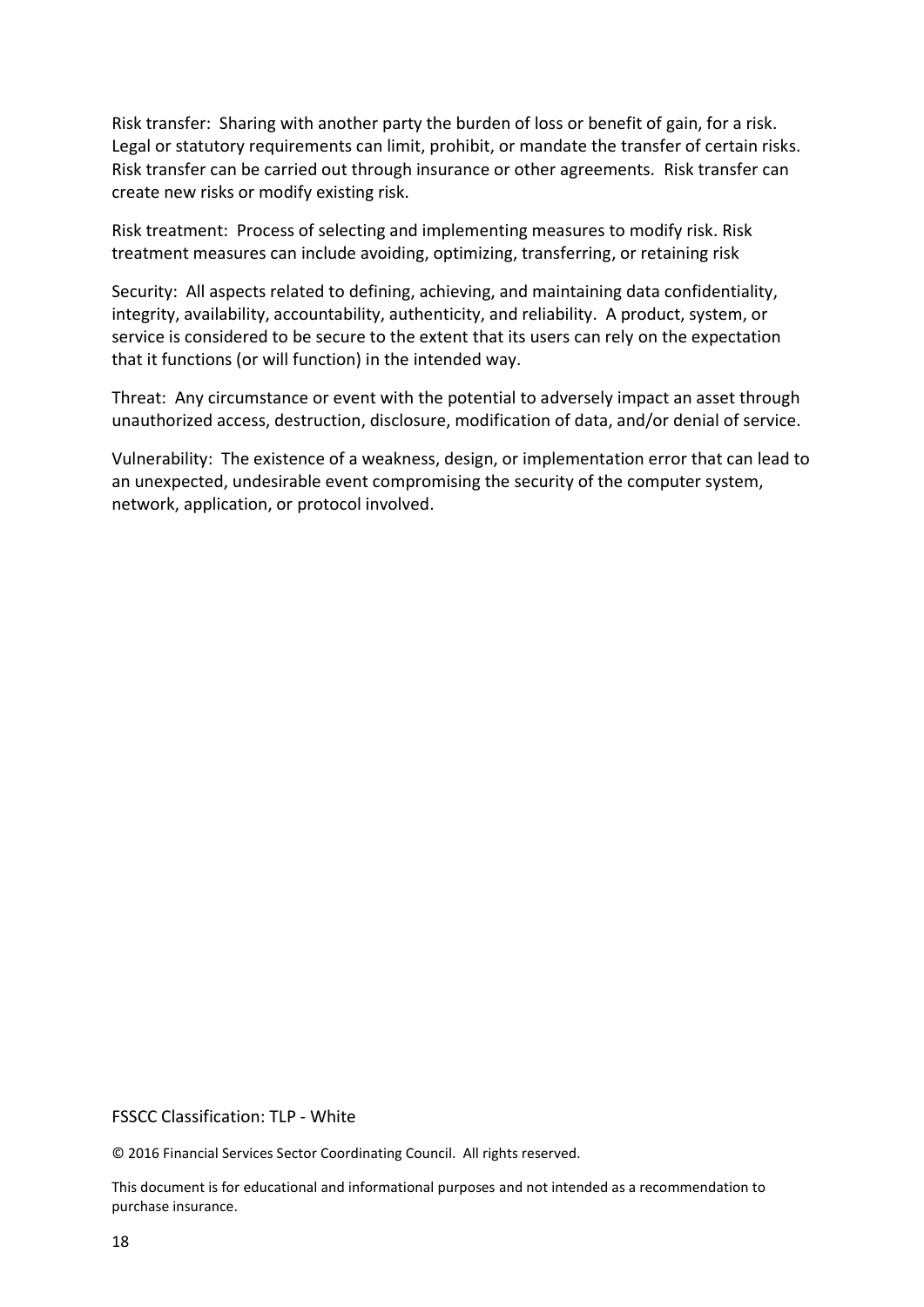# **Appendix B**

### **Supply Chain Cyber Assurance – Procurement Requirements**

#### **Introduction**

To give some practical detail with regards to assessments of a supplier, enclosed is specific language and steps to take with your organization to determine if a supplier is in line with your company's guidelines. These model procurement policies are recommended to be in place when companies purchase software and hardware. Companies that implement these procurement policies should find themselves more insurable in the market, both in terms of the dollar amount of the insurance and scope of coverage.

This document serves as a minimal set of requirements for any supplier providing networkconnectable software, systems, or devices as part of a contractual bid to [FULL NAME OF ORGANIZATION]. A description of the required methods by which features and functions of network-connectable devices are expected to be evaluated at the product level and tested for known vulnerabilities and software security weaknesses, while also establishing a minimum set of verification activities intended to reduce the likelihood of exploitable weaknesses that could be vectors of zero-day exploits that may affect the device, are articulated throughout this document. While this document serves as a minimal set of requirements, [FULL NAME OF ORGANIZATION] expects that suppliers will remain conscious of the dynamic nature of cybersecurity and provide incremental improvements as needed, which [FULL NAME OF ORGANIZATION] shall consider for inclusion in future versions of this document. Suppliers shall be required to provide [FULL NAME OF ORGANIZATION] with any and all requested artifacts as evidence that the supplier is in compliance with stated requirements.

#### **Scope**

These requirements apply to (but are not limited to) the following:

- Application software
- Embedded software
- Firmware
- Drivers
- Middleware
- Operating Systems

The requirements in this document are derived from various industry standards, guidelines, and other documents, including, but not limited to:

- $\bullet$  IEC 62443
- ISO 27001

FSSCC Classification: TLP - White

© 2016 Financial Services Sector Coordinating Council. All rights reserved.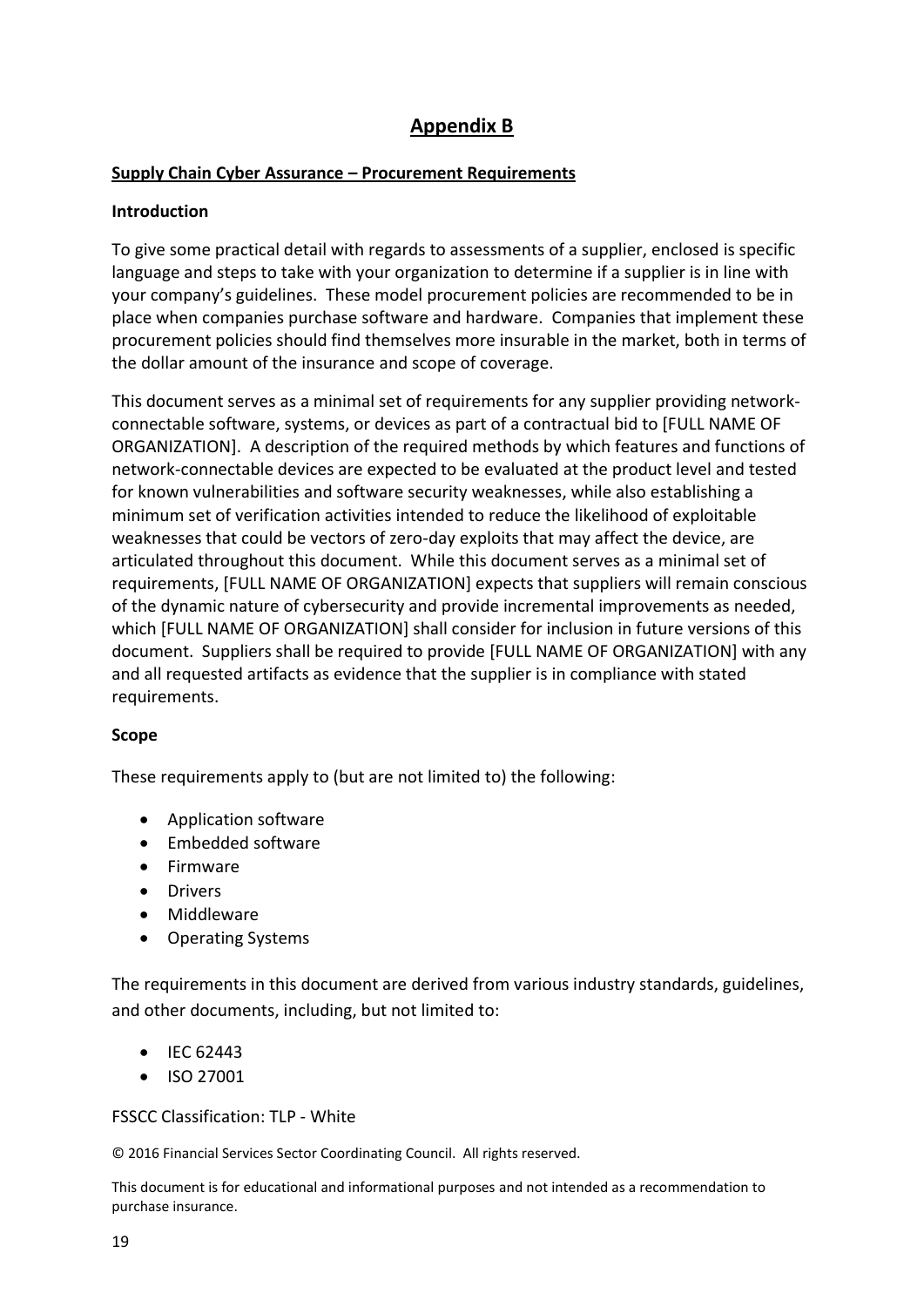- NIST SP 800-53
- NIST SP 800-82
- DHS Cyber Security Procurement Language for Control Systems
- ISA EDSA
- FIPS 140-2
- Common Criteria Smartcard IC Platform Protection Profile
- Mayo Clinic Technology and Security Requirements Procurement Language
- UL 2900

The requirements in this document apply to devices, software, or software services that will be referred to as "product" throughout this document. The product can be connected to a network (public or private) and may be used as part of a system. These requirements are applicable to products that contain software where unauthorized access or operation, either intentional or through misuse, of the product can impact safety, privacy, loss of data, and compromise operational risks.

#### **Requirements**

The requirements portion of this section will be broken out into the following components:

- **1. Product Development Specification and Policy**
- **2. Security Program**
- **3. System Protection and Access Control**
- **4. Product Testing and Verification**
- **5. Deployment and Maintenance**
- FSSCC Classification: TLP White 1. The word "shall" precedes all requirements to indicate that they are normative. **Product Development Specification and Policy** - Supplier shall represent and warrant that it has established and implements security standards and processes that must be adhered to during all equipment and product development activities, with such security standards being designed to address potential security incidents, product vulnerability to unauthorized access, loss of functions, malware intrusion, or any other compromise to confidentiality, integrity, or availability. Supplier shall represent that its security standards practices include testing procedures and tools designed to ensure the security and non-vulnerability of all products and equipment. Supplier shall warrant that it will, for all products and equipment, implement failsafe features that protect the product's critical functionality, even when the product's security has been compromised. Supplier shall provide [FULL NAME OF ORGANIZATION] with a written copy of its Development Security Standards upon request and shall allow [ORGANIZATION NAME] personnel, or a third party identified by [FULL NAME OF ORGANIZATION], to view and assess the standards. Supplier represents and warrants that, with respect to all of its Products (as applicable), it meets and complies with all cybersecurity guidelines and similar requirements and

© 2016 Financial Services Sector Coordinating Council. All rights reserved.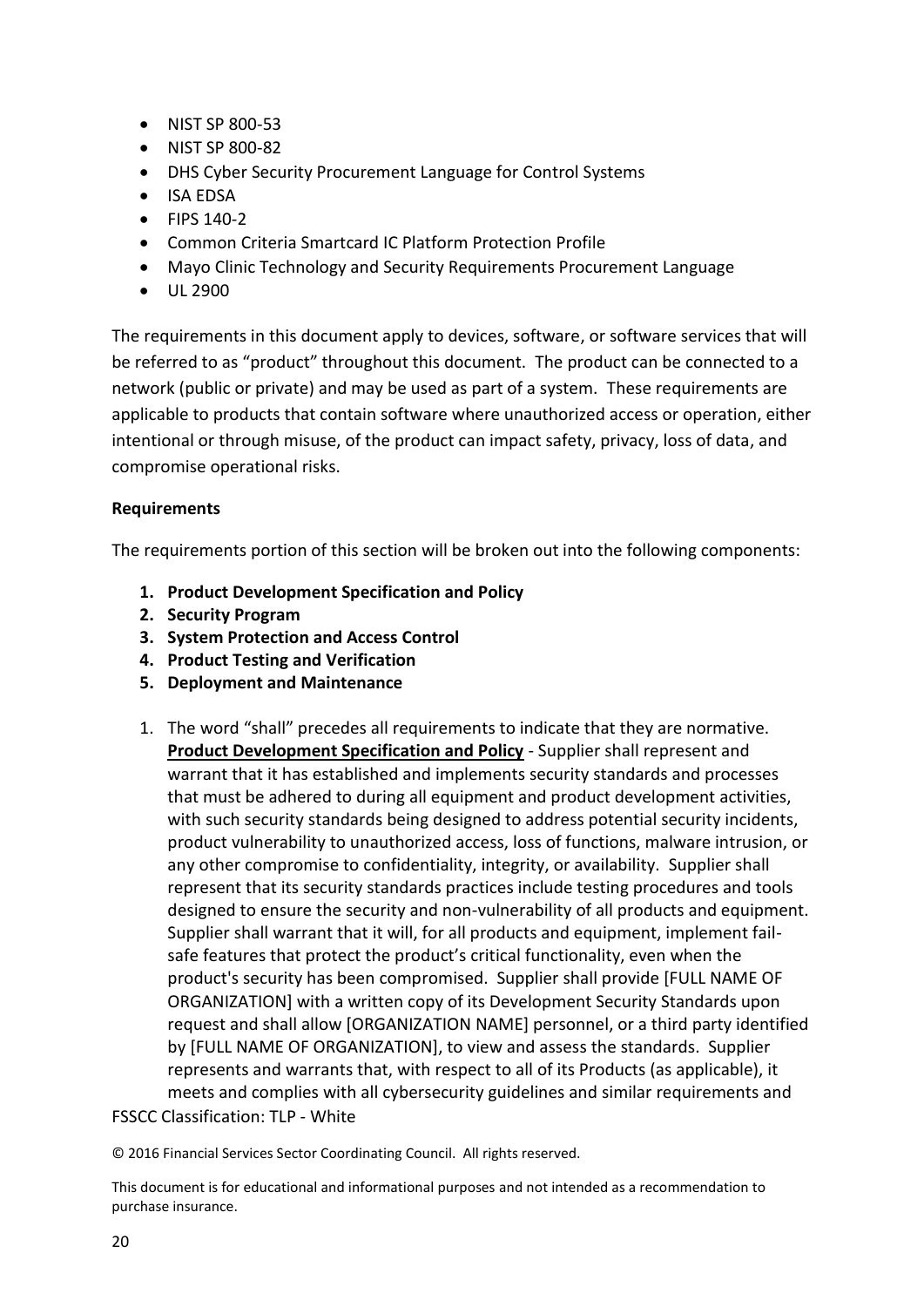standards promulgated by any applicable regulatory body, where present. Supplier can provide a third-party assessment of organization's product development as a validation of the process employed.

- 2. **Security Program** Supplier shall represent and warrant that it has developed and continues to maintain a comprehensive written security program that contains administrative, technical, and physical safeguards to ensure the confidentiality, integrity, and availability of all of [FULL NAME OF ORGANIZATION]'s systems and data. Supplier represents and warrants that all audits and reports, produced as part of its written security program and all reports required to be produced or made available to [ORGANIZATION NAME] are able to be exported and delivered in electronic format. The supplier's written security program shall include, but not be limited to:
	- a. Identifying and assessing reasonably foreseeable internal and external risks to the availability, security, confidentiality, and/or integrity of any and all supplier products, systems, servers, equipment, software, electronic, paper or other records. The written security policy shall include means of evaluating and improving, where necessary, the effectiveness of the current safeguards for limiting such supplied product(s)' vulnerability and risks, including but not limited to:
		- i. Ongoing employee (including temporary and contract employee) training;
		- ii. Employee compliance with policies and procedures; and
		- iii. Means for testing for, detecting, and preventing security system failures on an ongoing basis.
	- b. Regular monitoring to ensure that the written security policy is operating in a manner reasonably calculated to prevent unauthorized access to or unauthorized use of [FULL NAME OF ORGANIZATION]'s systems and data, or any compromise in confidentiality, integrity, or availability of [FULL NAME OF ORGANIZATION]'s systems and data.
	- c. Reviewing the scope of the security measures at least annually or whenever there is a material change in business practices that may reasonably implicate the security or integrity of supplier's products containing or which may access or be used to access [FULL NAME OF ORGANIZATION]'s networks, systems, and data, or compromise the confidentiality, integrity, or availability of [FULL NAME OF ORGANIZATION]'s systems and data.
	- d. Documenting responsive actions taken in connection with any incident involving a breach of security, and mandatory post-incident review of events and actions taken, if any, to make changes in business practices relating to protection of [FULL NAME OF ORGANIZATION].
	- e. Supplier can provide a third-party assessment of organization's security program as a validation of the process employed.
- 3. **System Protection and Access Control** Supplier shall demonstrate that [FULL NAME OF ORGANIZATION]'s systems and [FULL NAME OF ORGANIZATION]'s data are

#### FSSCC Classification: TLP - White

© 2016 Financial Services Sector Coordinating Council. All rights reserved.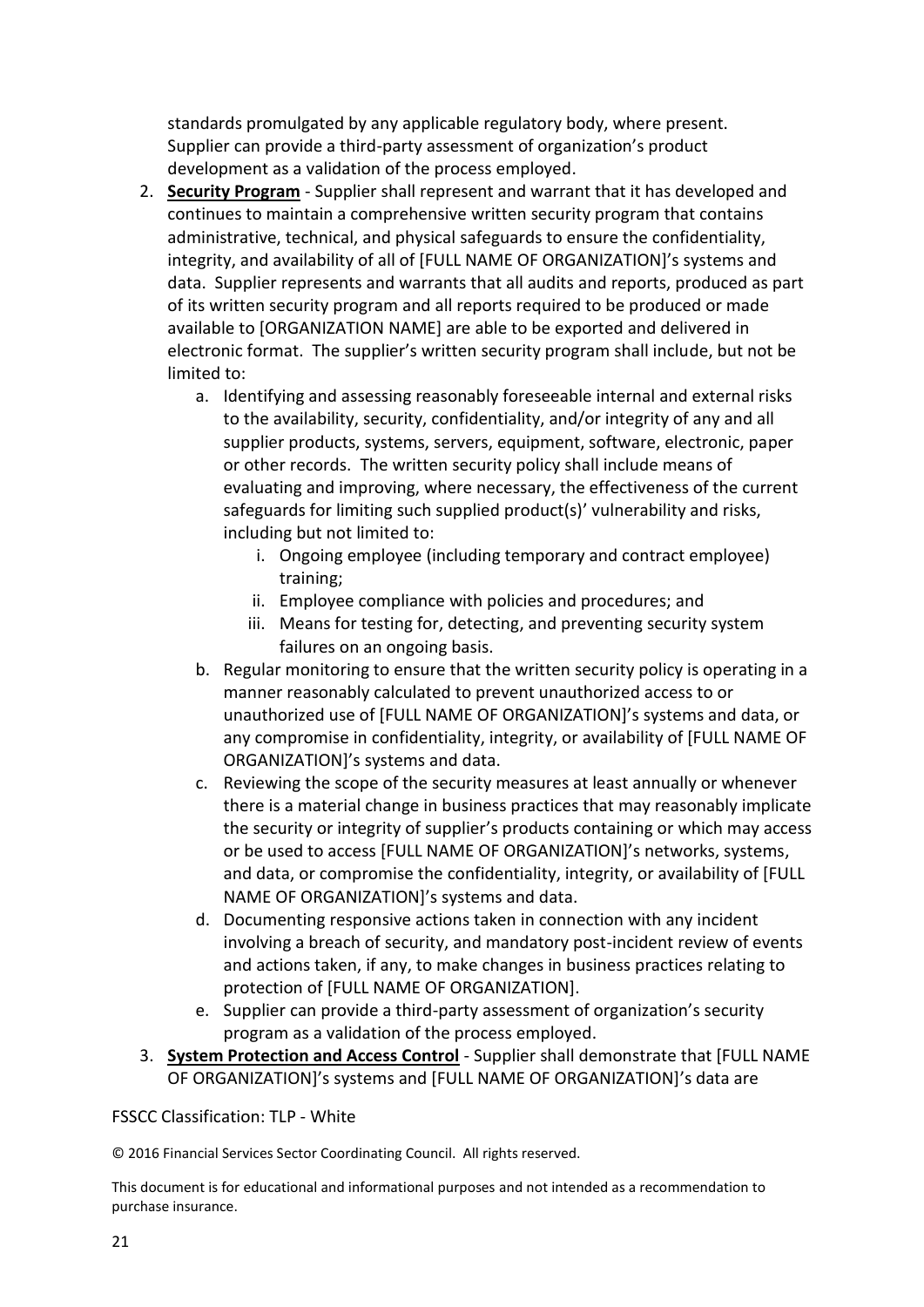protected by appropriate network security controls that prevent unauthorized access by providing [FULL NAME OF ORGANIZATION] with network diagrams of supplier's environment used to provide products, equipment, maintenance, and services to [FULL NAME OF ORGANIZATION].

- a. **Supplier infrastructure** Supplier shall warrant that an incident response mechanism is in place for unauthorized access to or disclosure of technology and assets on the supplier's infrastructure. Supplier shall have an approved C-level process for notification to [FULL NAME OF ORGANIZATION] of unauthorized access or disclosure of technology and assets on the supplier infrastructure that may impact business operations of products and services delivered to [FULL NAME OF ORGANIZATION].
- b. **Supplier shall provide [FULL NAME OF ORGANIZATION] with a standard operating procedure for securing supplier's technology assets with independent evaluation and assessment where applicable and a management audit of said standard operating procedure annually**.
- c. Communications between Supplier and [FULL NAME OF ORGANIZATION] shall be performed with a secure mechanism. Supplier shall provide operating procedures for the secure mechanism to ensure that there is no unauthorized access or disclosure of technology and assets.
- d. All supplier products and services that have the capability to perform remote system maintenance, software upgrades, troubleshooting, and diagnostics shall provide technical documentation on these capabilities, which shall have the following at a minimum:
	- i. Strong authentication mechanisms for access to products and services.
	- ii. Mechanism to perform any remote software downloads are:
		- i. Validated as an uncompromised supplier deliverable;
		- ii. Validated as an unaltered supplier deliverable;
		- iii. Validated that only that action is performed; and
		- iv. Validated that it does not provide access to any other systems except for the purpose of updating the software to a supplier deliverable.
	- iii. Ability to prevent the introduction of any unwanted activity unauthorized by the supplier.
- e. Supplier agrees that no external access to its internal networks and systems, will be permitted unless strong authentication and encryption is used for such access. Supplier represents and warrants that all internet and network communications will be encrypted and authenticated. Any necessary external communications for purposes of service or maintenance functions to be performed by supplier will be encrypted and will utilize multi-factor authentication to access any and all devices, equipment, and/or applications. Supplier shall maintain an access control list for all access to the internal network from an external network and supplier agrees that any of its servers

#### FSSCC Classification: TLP - White

© 2016 Financial Services Sector Coordinating Council. All rights reserved.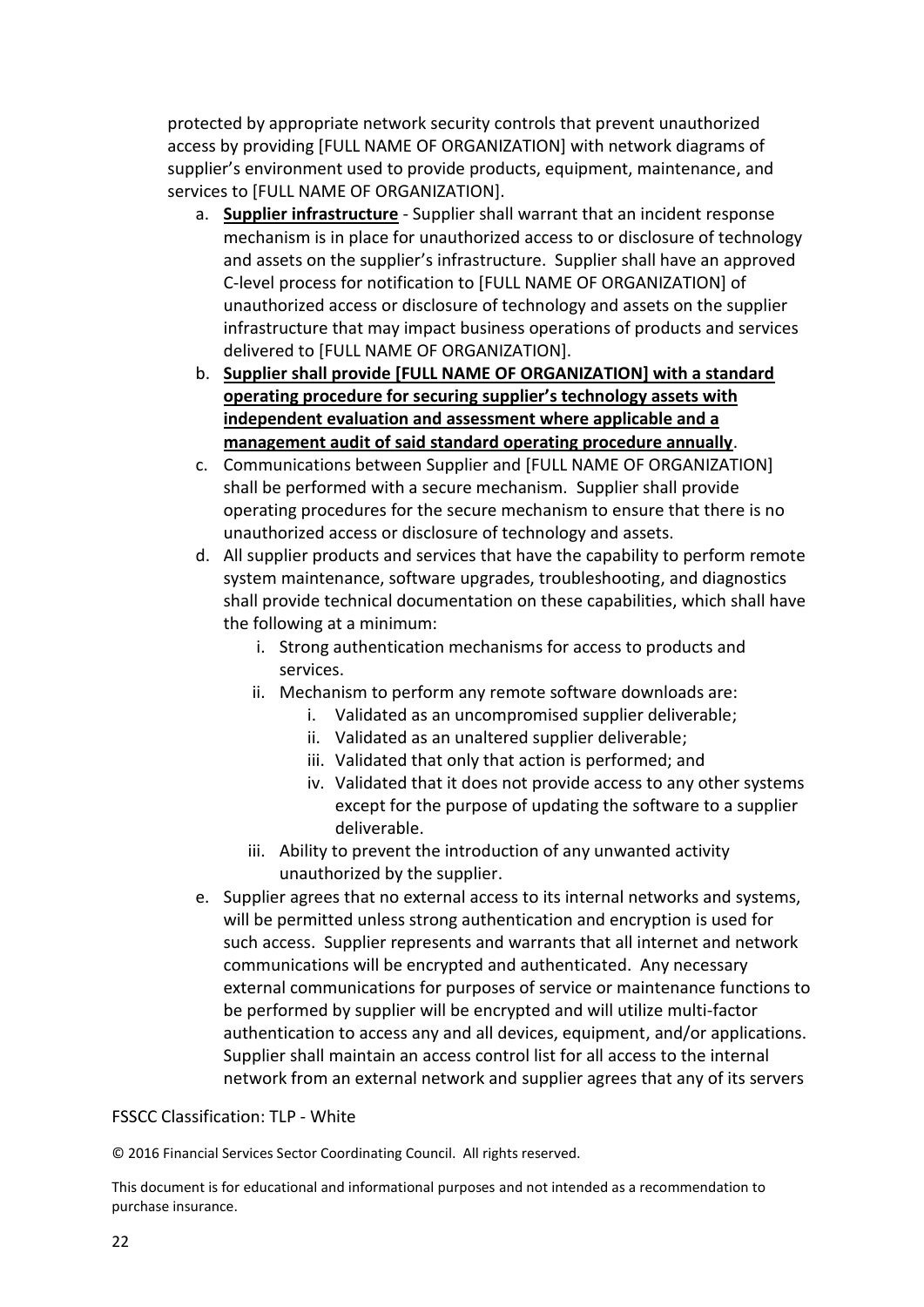exposed to the internet that contain [FULL NAME OF ORGANIZATION] data or access [FULL NAME OF ORGANIZATION] systems run on a hardened operation system.

- 4. **Product Testing and Verification** Supplier shall perform a vulnerability assessment for any or all products that will be provided to [FULL NAME OF ORGANIZATION] as part of a contractual agreement, including scanning and penetration testing by a tester of [FULL NAME OF ORGANIZATION]'s choosing (or a tester selected by supplier and approved by [FULL NAME OF ORGANIZATION]) or, in [FULL NAME OF ORGANIZATION]'s discretion, [FULL NAME OF ORGANIZATION] personnel may perform such vulnerability assessment, all at no cost to [FULL NAME OF ORGANIZATION]. Supplier represents and warrants that it performs security testing and validation for all of its products, and that all security testing performed by supplier covers all issues noted in the "SANS/CWE Top 25" and "OWASP Top 10" documentation, and shall include a vulnerability scan encompassing all ports and protocols. Supplier shall provide [FULL NAME OF ORGANIZATION] with a test plan for all tests performed for review and approval by [FULL NAME OF ORGANIZATION]. The testing shall include, but not be limited to:
	- a. **Communication Robustness Testing**  This shall include, at a minimum, communication protocol fuzz testing to determine the ability to properly handle malformed and invalid messages for all identified communication protocols in the supplier product, as well as data resource exhaustion tests (*i.e*., aka "load testing" and "DoS testing"). Communication robustness testing shall be performed using tools that are approved by [FULL NAME OF ORGANIZATION], and that produce machine-readable data.
	- b. **Software Composition Analysis**  This shall include, at a minimum, an analysis of all compiled code found in the supplier product and shall identify all third-party open source components, and shall, at a minimum, identify all known vulnerabilities found in the Common Vulnerabilities and Exposures (CVE™) in publicly-available databases. Software composition analysis shall be performed using tools that are approved by [FULL NAME OF ORGANIZATION], and that produce machine-readable data.
	- c. **Static Source Code Analysis**  This shall include, at a minimum, an analysis of all available source code found in the supplier product and shall identify weaknesses enumerated by Common Weakness Enumeration (CWE™). Static source code analysis shall be performed using tools that are approved by [FULL NAME OF ORGANIZATION] and that produce machine-readable data. All CWE Top 25 and OWASP Top 10 issues that have not been remediated must be clearly documented as an exception.
	- d. **Dynamic Runtime Analysis**  This shall include, at a minimum, an analysis of how the supplier-provided software behaves during operation and whether such behavior introduces potential security vulnerabilities that could negatively impact confidentiality, integrity, and availability.

#### FSSCC Classification: TLP - White

© 2016 Financial Services Sector Coordinating Council. All rights reserved.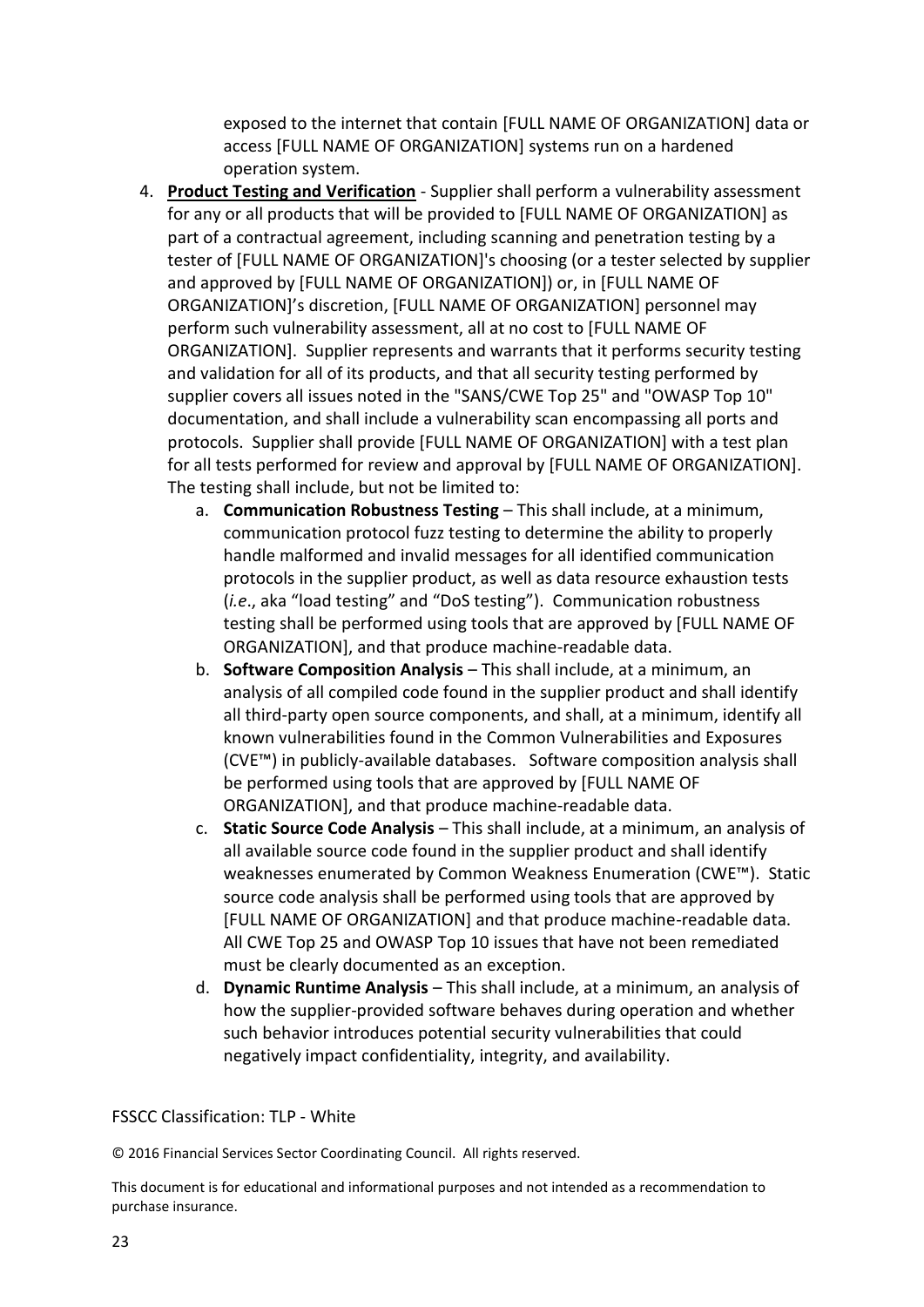- e. **Known Malware Analysis**  This shall include, at a minimum, a scan of supplier-provided software to determine if any known malware exists in the supplier-provided software and a risk assessment on mitigation controls or value of risk.
- f. **Bill of Materials**  The supplier shall provide [FULL NAME OF ORGANIZATION] a bill of materials that clearly identifies all known third-party software components contained in the supplier product. This shall be provided in a machine-readable format.
- g. **Validation of Security Measures** This shall ensure that all security measures described in the product's design documentation are properly implemented and mitigate the risks associated with use of the component or device.
- h. **Third-Party Penetration Test**  The supplier shall provide [FULL NAME OF ORGANIZATION] with the results of a penetration test performed by a thirdparty penetration tester. [FULL NAME OF ORGANIZATION] may, at its discretion, recommend a penetration tester of its choosing. The third-party penetration test shall, at a minimum, but not limited to, determine the following:
	- i. All ports and interfaces that the product has enabled and disabled for all configurations.
	- ii. All services that are external to the product for all configurations of the product. The test shall determine operational, service, test, and non-functional services of the product.
	- iii. Measures implemented to prevent denial of service attacks on all ports, interfaces, and services.
	- iv. That all ports, interfaces, and services are documented and that there exists no undocumented port, interface, or service.
	- v. All ports, interfaces, and services that require authentication shall meet the requirements of the authentication section in the companion standard for the product ecosystem.
	- vi. Probing for vulnerabilities in the product and providing conceptual exploits to attack the vulnerability.
	- vii. Software and hardware weaknesses that are identified in the product that are in "SANS WE Top 25" and "OWASP Top 10" and/or otherwise negatively impact confidentiality, availability, and integrity of the supplier's product.
- i. **Risk Assessment**  The supplier shall provide [FULL NAME OF ORGANIZATION] with a threat model and subsequent risk assessment that includes, at a minimum, but not limited to:
	- i. Risk criteria used to evaluate the significance of risk, including the level at which risk becomes acceptable;
	- ii. Risk identification, including (but not limited to) all known vulnerabilities identified through testing and all software weaknesses per "SANS WE Top 25" and "OWASP Top 10" publicly available lists;

#### FSSCC Classification: TLP - White

© 2016 Financial Services Sector Coordinating Council. All rights reserved.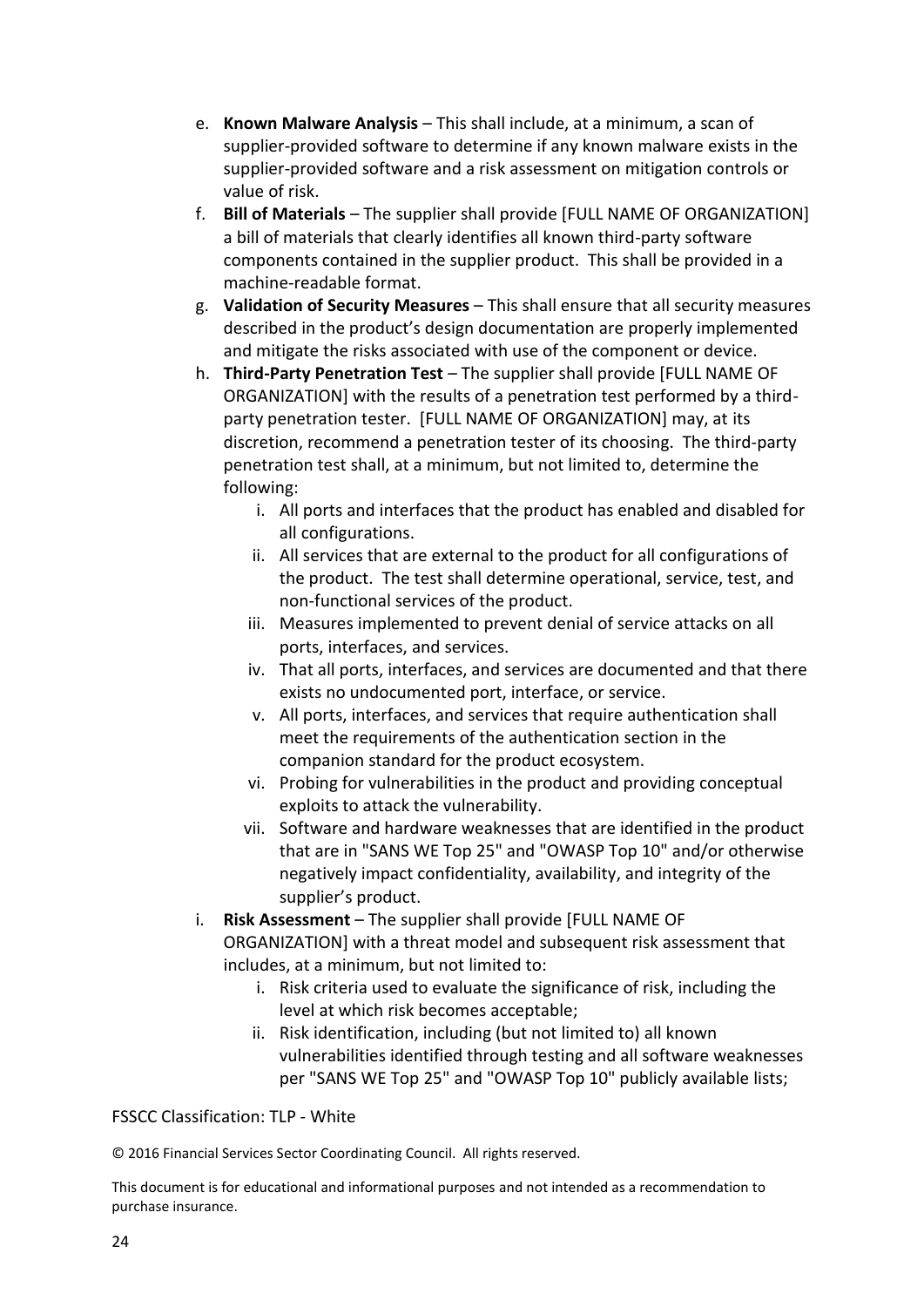- iii. Risk analysis, including consideration of the causes and sources of the risks and their consequences;
- iv. Risk evaluation, comparing the level of risk found during the analysis process with the established risk criteria to determine the acceptability of the risks; and
- v. Additional risk control measures shall be implemented to address all known vulnerabilities and software weaknesses that have been determined to present an unacceptable level of risk.
- 5. **Deployment and Maintenance** Supplier shall provide [FULL NAME OF ORGANIZATION] with detailed installation, deployment, and configuration instructions, and, at the request of [FULL NAME OF ORGANIZATION], assistance in installation, deployment, and configuration that supplier warrants meets the expected security context resulting from meeting the requirements in this document. All supplied software products shall be authenticated through code signing. Supplier shall provide [FULL NAME OF ORGANIZATION] with a stated lifecycle of supplied product and shall provide [FULL NAME OF ORGANIZATION] with a maintenance plan that addresses both current and legacy products provided to [FULL NAME OF ORGANIZATION]. Supplier shall provide, at a minimum, but not be limited to, the following:
	- a. **Ongoing Vulnerability Assessment** Supplier shall periodically apply all previously listed vulnerability assessment testing to the supplied products at a frequency of no less than once annually, and report any newly discovered vulnerabilities to [FULL NAME OF ORGANIZATION] within 15 days of being discovered.
	- b. **Patch Management and Deployment** Supplier shall design all products with the ability to apply patches when needed and shall provide [FULL NAME OF ORGANIZATION] with the patch management plan. Supplier shall provide [FULL NAME OF ORGANIZATION] with tested, verified, and validated patches in a timely manner, to not exceed 90 days for any vulnerabilities found in "SANS WE Top 25" and "OWASP Top 10", or any vulnerabilities deemed critical by [FULL NAME OF ORGANIZATION]. All patches and provided updates shall be authenticated through code signing.
	- c. **Updates to Bill of Materials**  Supplier shall provide [FULL NAME OF ORGANIZATION] with an updated bill of materials per the previously-stated requirement for any changes resulting from product updates, patches, *etc*.
	- d. **End of Life**  Supplier shall provide [FULL NAME OF ORGANIZATION] with a disposition plan for all software that has reached the supplier-stated end of life. This plan shall include, at a minimum, but not be limited to:
		- i. Uninstallation instructions;
		- ii. Removing of confidential information (*e.g*., data and keys);
		- iii. Transition plan to updated version of supplier product; and
		- iv. Supplier warrants that expected security context remains intact.

#### FSSCC Classification: TLP - White

© 2016 Financial Services Sector Coordinating Council. All rights reserved.